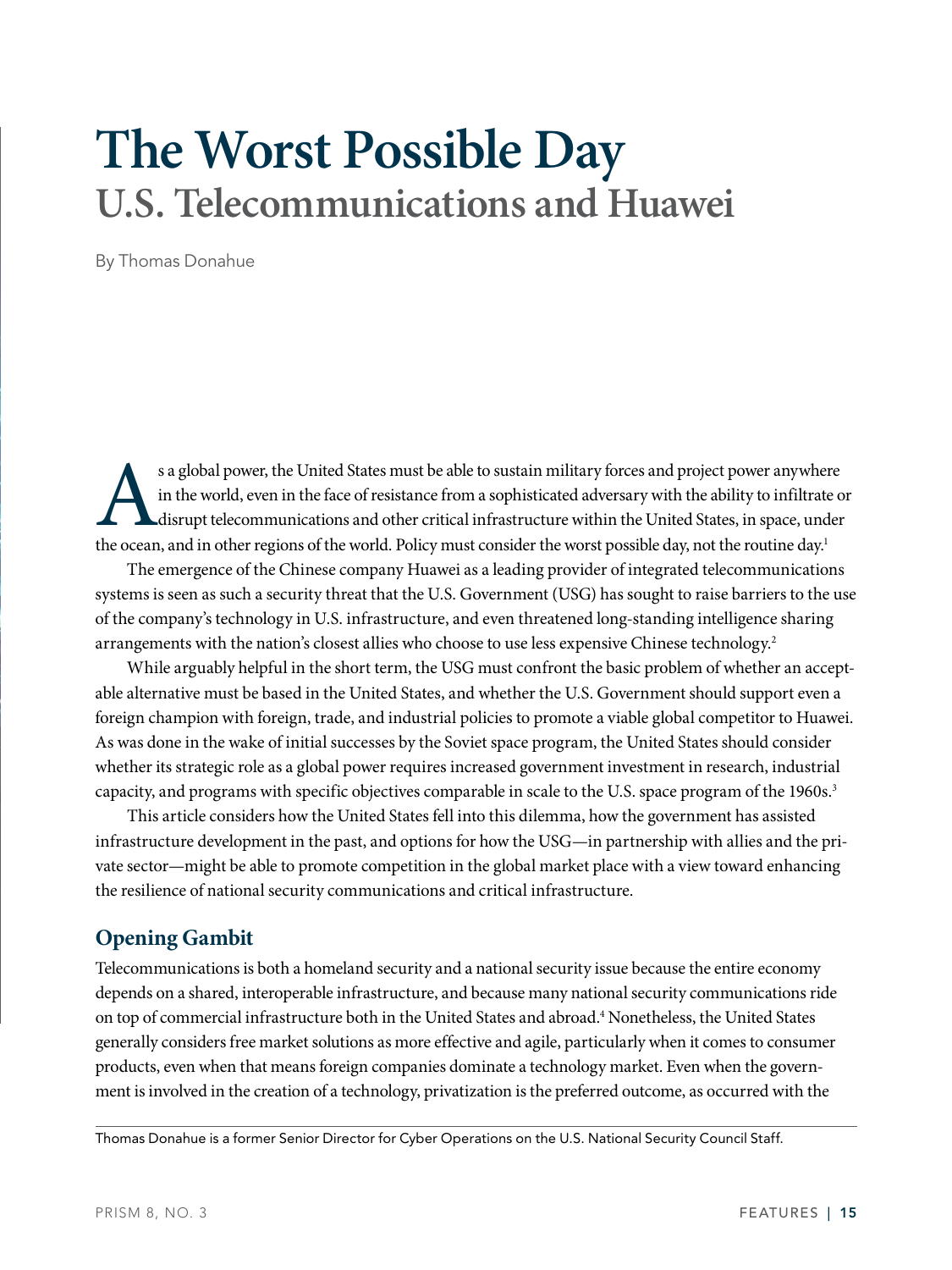internet.<sup>5</sup> The business of integrated telecommunications equipment, however, is not a "consumer" issue; it is about systems used by critical infrastructure. In addition, the business of integrated telecommunications equipment is not a "free marketplace" in the usual consumer sense because the multi-decade timelines for investing in national infrastructures inevitably create cyclic demands as carriers seek to recover their capital expenditure investments and manage financing of these procurements.<sup>6</sup>

The United States, in the wake of a major economic downturn in 2001–02, made "free market" decisions by allowing U.S. industry to succumb to global market forces even as China's companies, Huawei and ZTE, began to emerge in global markets. Now the United States finds itself struggling to control a national security issue without the usual means to compete, namely its own industry.

Despite U.S. efforts to create a more diverse market of telecommunications service providers, the trend for equipment manufacturing has been toward reconsolidation to achieve economies of scale.7 Market consolidation during the past 15 years has reduced the global telecommunications equipment integrator market to primarily Finland's Nokia, Sweden's Ericsson, China's Huawei and ZTE, and South Korea's Samsung (all but Huawei are publicly traded).8 The United States now mostly depends on Nokia and Ericsson, with a smattering of Huawei deployments in low-density rural areas (the Rural Wireless Association in December 2018 told the FCC that 25 percent of its members use Huawei equipment).9 Nokia and Ericsson in recent years have been financially shaky, with debt bonds emerging from junk bond status in 2017 only to lowest-grade investment status in 2018 and 2019, and both companies have suffered negative net income most quarters since the beginning of 2017.<sup>10</sup> Nokia suffered a significant downturn in the stock market after announcing that it would not meet its original growth targets in 2020 and would not be paying

dividends in order to help fund development costs.<sup>11</sup>

According to industry market research, Huawei's global market share (including China) for service provider equipment is now greater than that of Ericsson and Nokia combined.12 As of 2016, Huawei reportedly supplied more than half of the 537 "fourth generation" (4G) mobile networks globally and 59 of the 90 4.5G networks, an intermediate step before 5G.<sup>13</sup> European providers use Nokia and Ericsson equipment but increasingly have turned to Huawei for better prices and "advanced" capabilities that are ready to deploy.<sup>14</sup> The Dutch telecommunications carrier in April 2019 cited a 60 percent price advantage when choosing Huawei.<sup>15</sup> More than half of Huawei's 5G contracts as of July 2019 were in Europe.16

This proliferation of Chinese technology is further enabled by Chinese telecommunications service providers working together with other Chinese industries and cities to develop 5G applications within China and offering to build 5G infrastructure for other countries as part of the broader investment Beijing offers under its Belt and Road Initiative.17 As part of this overall effort, Huawei seeks to dominate the application of 5G for the "Internet of Things"—used in infrastructure and manufacturing—through technology development and the setting of international standards.<sup>18</sup>

## **Can't We Just Keep Huawei Out of the United States?**

U.S. concerns with Chinese telecommunications companies—especially the more successful Huawei—are not new. The USG for years has sought to limit the proliferation of telecommunications equipment manufactured by China's Huawei largely on the grounds that Huawei enables espionage for China's security services.<sup>19</sup> The U.S. Congress released a report on the threat posed by Chinese telecommunications manufactured equipment in 2012.<sup>20</sup> Reports in 2019 from British and U.S. cybersecurity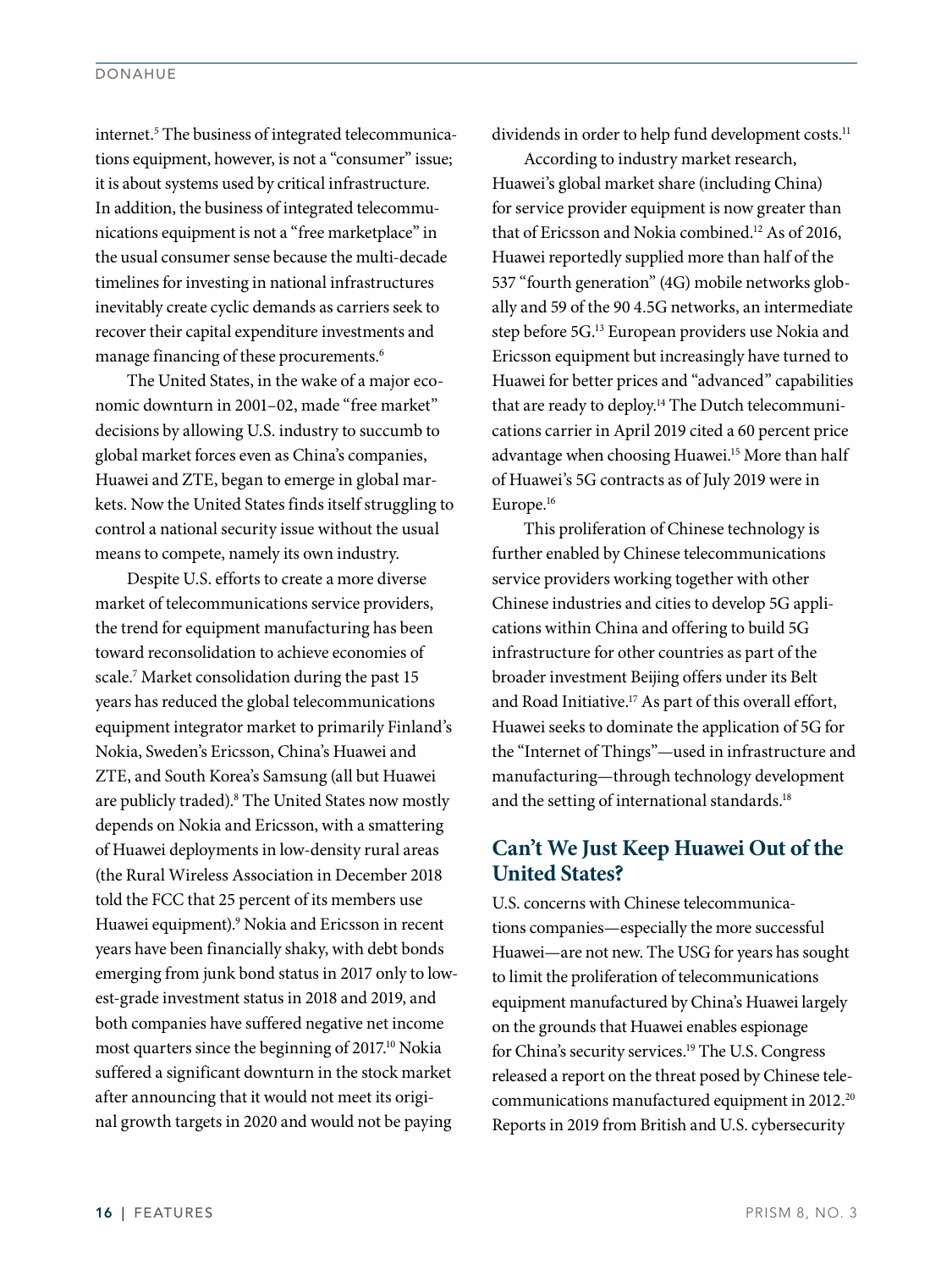experts have cited a high degree of risk from a large number of security vulnerabilities well in excess of current industry norms.21 The African Union in May 2019 renewed its partnerships with Huawei on a range of technologies, from broadband and cloud computing to 5G and artificial intelligence, despite accusations in the media that China used Huawei equipment during a period of five years to steal data from the Union's headquarters in Addis Ababa (construction of which was funded by Beijing).<sup>22</sup>

President Trump in May 2019 issued an Executive Order on supply chains and ordered the placement of non-U.S. affiliates of Huawei on the Commerce Department's Entity List.<sup>23</sup> In addition, Section 889 of the *Fiscal Year 2019 National Defense Authorization Act* began to take effect in August 2019. This bill prohibits federal agencies from using "covered" entities or their subsidiaries and affiliates, including Huawei and ZTE.<sup>24</sup> The bill prohibits federal contracts with companies that use covered entities as of August 2020. The actual impact of these recent policies will not be fully determined until rules and regulations are put in place; however, such impacts may be blunted significantly as part of a broader trade agreement.<sup>25</sup> Other proposed bills call for promoting the development of 5G industry and for ensuring the security of 5G and future mobile telecommunications systems and infrastructure within the United States.<sup>26</sup>

The exclusion policy has the potential to prevent further Chinese deployments within the United States but does not solve the longer-term problem of ensuring trusted communications infrastructure on a global basis for the United States or the proper functioning of other foreign critical infrastructure depended on by the U.S. military and other U.S. interests overseas.27 Even for domestic infrastructure, the exclusion policy would not protect U.S. interests in the event that the Nordic companies continue to run into financial difficulties despite positive outlooks for growth in 5G sales.<sup>28</sup>

Most discussion of the Huawei issue centers around "espionage;" however, the greater concern is actually availability, given that encryption and authentication technology can be used to protect confidentiality and integrity of communications. Every critical infrastructure system in the United States, including that of the USG, depends on commercial telecommunications infrastructure.29 On the worst possible day in a conflict with a peer adversary, the United States may not be able to count on the survivability of communication satellites, and satellites do not provide sufficient data rates for the full scope of information-based warfare strategies regardless.30 Even surviving fiber links would be subject to disruption if the communications must pass through equipment provided by vendors from hostile countries, notably Huawei and ZTE. For example, Huawei completely dominates the telecommunications infrastructure in Iraq that the USG and its military presence depend on.<sup>31</sup>

Current policy depends on convincing other countries to use more expensive European equipment with capabilities reportedly lagging Huawei features by a year or more.<sup>32</sup> U.S. policy also potentially has the effect of asking other countries to rip out existing investments in Huawei equipment prior to installing new 5G equipment, which in the case of Europe would cost more than \$60 billion, according to some estimates,<sup>33</sup> although others suggest it would cost much less.<sup>34</sup> Within the United States, small rural carriers would face existential financial hardships transitioning away from Huawei.<sup>35</sup> This policy impact could be mitigated in part with equipment that will be available by the end of 2019 to bridge the gap between old Huawei and new western equipment.36 To counter future transition problems, telecommunications service providers, in part through the Open Radio Access (O RAN) Alliance, are promoting the global use of interoperable standards that would allow the service providers to avoid vendor lock-in for future generations.<sup>37</sup>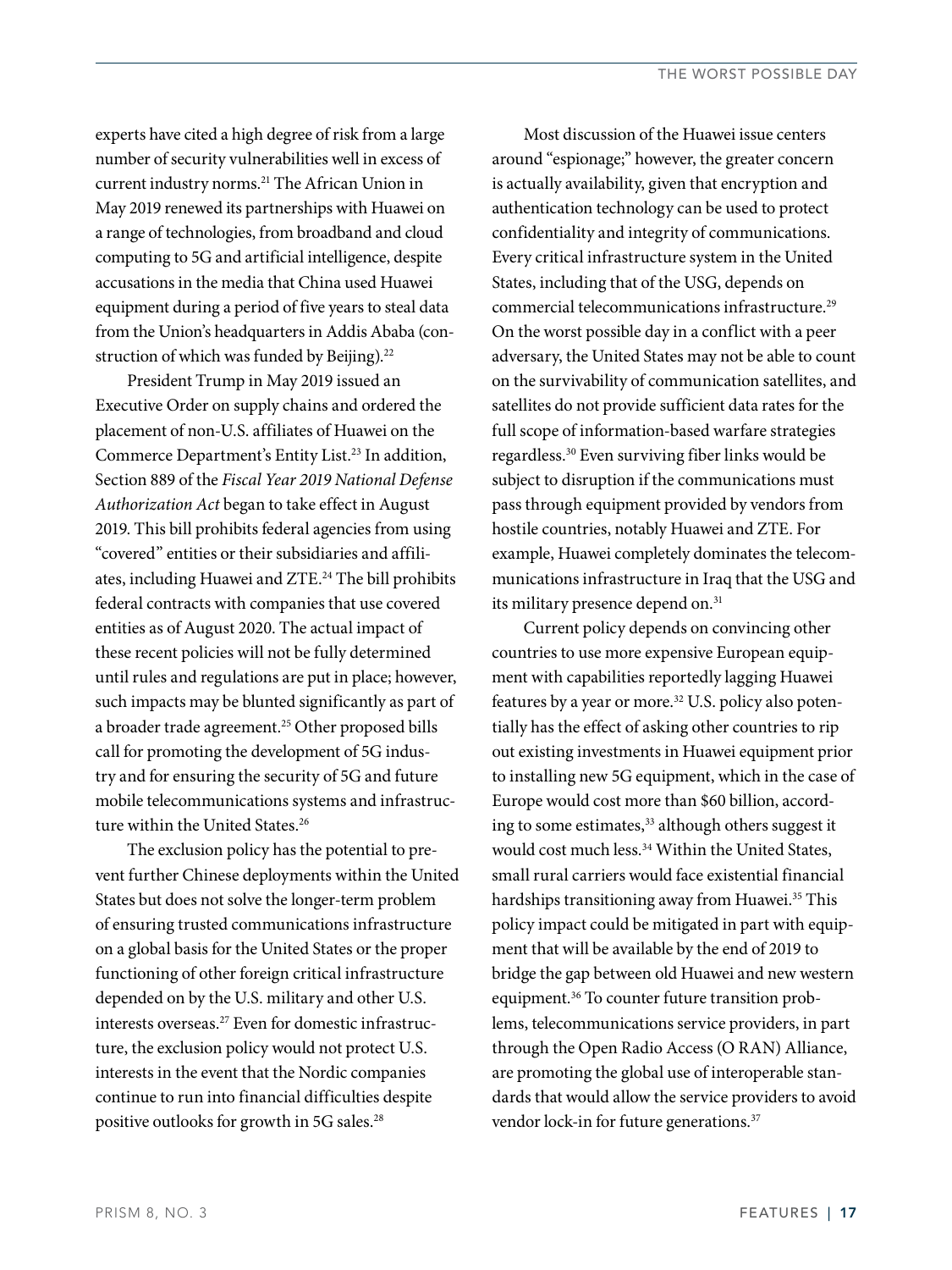Some countries are seeking mitigation of the threat by limiting Huawei to the "edge" of their networks and excluding Huawei from the "core;" however, telecommunications companies and U.S. Government officials have noted that, with 5G, the distinction between the edge and the core largely disappears, suggesting this approach would not satisfy U.S. security concerns.<sup>38</sup> The British experience with inspections of Huawei equipment highlights the challenge of guaranteeing security through inspection as another means of mitigation.<sup>39</sup> A nation might seek to adopt a "zero trust" model for 5G; however, industry experience in developing "trusted computing" suggests that hardware as the "root of trust" has a degree of privilege that cannot be controlled against an untrusted supplier.<sup>40</sup> Meanwhile, Huawei is seeking to improve its code review process to mitigate concerns raised by the British reports.41

Some argue that U.S. policy should solve the global problem by "killing" Huawei through the cutoff from western supply chains; however, this view ignores the likelihood that Beijing would step in to assist its national champion even more so than it has already.42 China to date has always fallen short of the information technology state of the art and thus succumbed to the market imperative to use better western components; however, bifurcation of the global market would alter this dynamic decisively.43 The founder and chief executive of Huawei, Ren Zhengfei, prior to the G20 summit in June 2019 said;

*The U.S. is helping us in a great way by giving us these difficulties. If we aren't allowed to use U.S. components, we are very confident in our ability to use components made in China and other countries.*44

In response to U.S. policy and concern for their Chinese markets, Ericsson and Nokia reportedly are planning how they might need to bifurcate organizations and supply chains to remain in both western and Chinese markets, with potentially significant costs on top of already weak financial positions.45 According to Triolo and Allison of the Eurasia Group, in their paper on "The Geopolitics of 5G";

*The United States and China also are competing to develop innovative technology applications that will run on top of deployed 5G networks. The United States has an advantage in terms of innovation capacity, but China will benefit from its head start building out its domestic 5G ecosystem and as Chinese companies then compete for market share abroad.*46

Triolo and Allison note that, "The push for a China-free 5G alternative is likely to delay 5G deployment where backup suppliers are forced to invest in new manufacturing capacity and human capital, further cementing China's first-mover advantage." They also note that;

*A bifurcated 5G ecosystem would increase the risk that the global technology ecosystem would give way to two separate, politically divided technology spheres of influence. Such a split could result in some interoperability issues or lower economies of scale and higher transaction costs.*<sup>47</sup>

# **Potential Damage to the U.S. Semiconductor Industry**

Meanwhile, the semiconductor industry and other high-technology industries in the United States have expressed concern about the collateral effects of the Huawei policy resulting from market "uncertainty" and the potential loss of Chinese markets, which in some cases account for a significant fraction of their revenue (for example, Qualcomm, Micron Technology, Qorvo, Broadcom, and Texas Instruments each earn more than 40 percent of their revenues from China; Intel and Nvidia get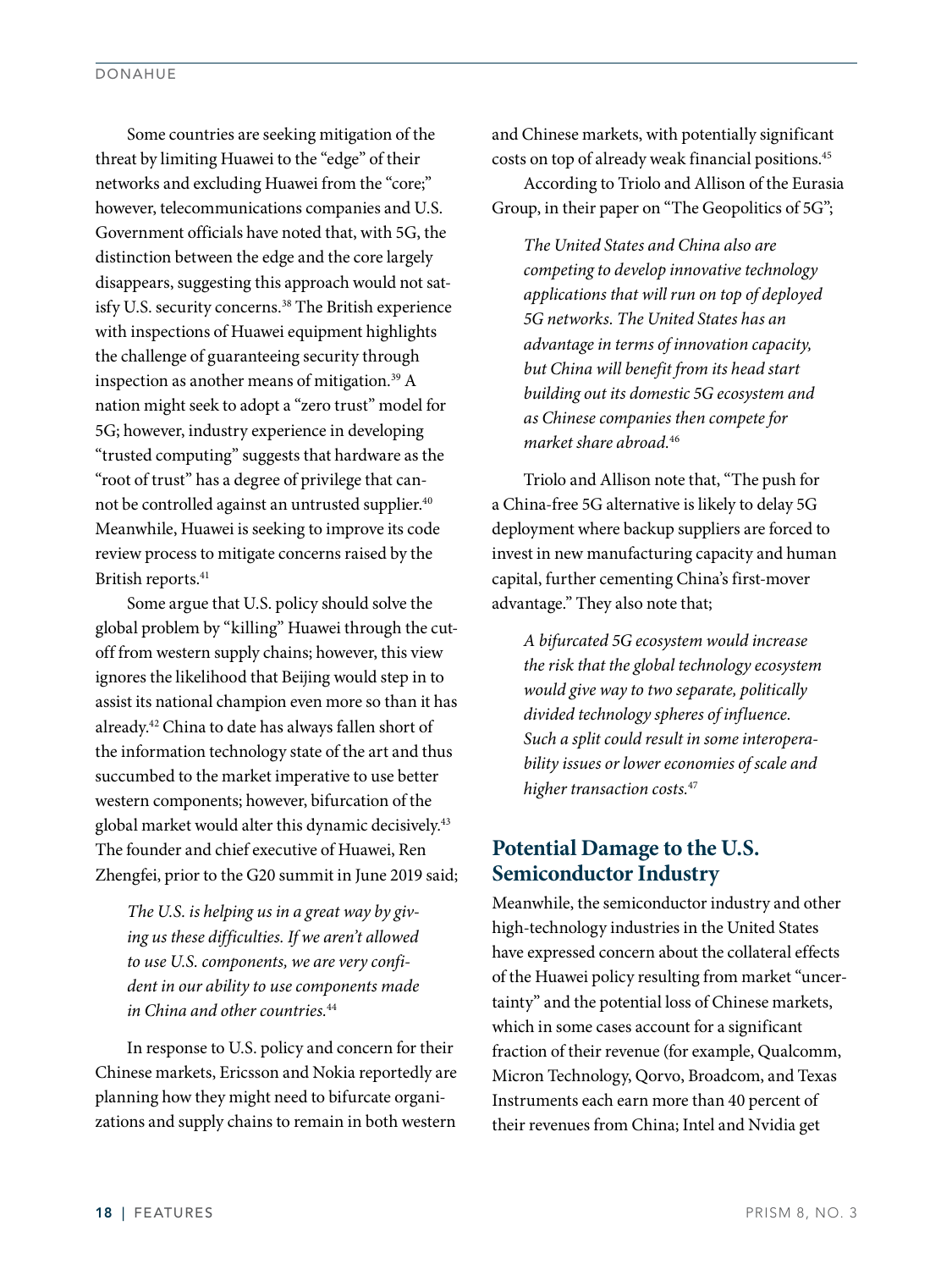more than 20 percent from China). Huawei depends particularly on U.S. optical and analog components from companies such as NeoPhotonics (49 percent of revenue from Huawei alone), Lumentum (18 percent), Inphi (14 percent), Qorvo (13 percent), II-VI (9 percent), and Finisar (8 percent).

Because U.S. economic policies have so strongly favored globalization, key capabilities in the high-technology sector during the past 30 years have moved overseas to a significant degree. At first this primarily involved assembly of electronic components; however, the most complex manufacturing—including for advanced printed circuit boards and semiconductors and their associated supply chains—increasingly are centered outside the United States. U.S. industry has focused on maintaining ownership of intellectual property through the design process but often depends on companies such as the Taiwan Semiconductor Manufacturing Company (TSMC) to make products.

## **How Did We Get to This Point?**

The lack of a U.S. industrial base for integrated telecommunications equipment manufacturing that could compete with Huawei and the European firms for the global deployment of 5G systems is the direct result of a "perfect storm" of regulatory, technology, and economic shifts at the end of the 1990s. As detailed in the extensive study published in 2011 by Lazonick and March, the primary U.S. company, Lucent Technologies, ultimately failed because it made short-term financial decisions without a long-term vision for technology and global market development.<sup>48</sup> In particular:

■ The USG breakup of the Bell System in 1984 led by 1996 to the spinoff of Western Electric manufacturing and the world renown Bell Laboratories. The new company, Lucent, was intended to serve as a neutral provider to all of the emerging U.S. service providers. Canada's

Nortel had spun off from the Bell System in 1949 as a result of an earlier anti-trust suit  $49$ 

- Telecommunications markets benefited from the boom times of the late 1990s and early 2000s but were then crushed in the wake of a general downturn in western economies in 2001–02.
- Lucent had an incumbent advantage with legacy technologies but failed to make the pivot to internet services and applications, in part because it sought to develop its own protocols rather than use the broadly accepted Internet Protocol.
- Lucent with the help of Bell Labs, along with Canada's Nortel, made great progress in optical network technology; however, the technology was deployed far faster than anyone was prepared to use it, leading to a collapse in demand after 2000 for Lucent, Nortel, and the submarine cable business. Lucent spun off its optical cable division to Furukawa Electric in 2001. Global demand for optical networks did not recover for more than a decade.<sup>50</sup>
- Lucent contributed to the early expansion of mobile networks with arguably superior technology for 3G networks, such as CDMA, but failed to capture markets in Europe and Asia that used other technology such as GSM.
- Lucent in 2000 spun off its profitable microelectronics division after forcing the division to compete for Lucent business with thirdparty providers.
- Lucent in 2000 also spun off its "slower growing" enterprise network division, leaving the company without an ability to compete when this market segment grew faster than the general telecommunications market after the 2001–02 economic downturn.

This toxic mix led to consolidation of the integrated equipment manufacturing firms in the West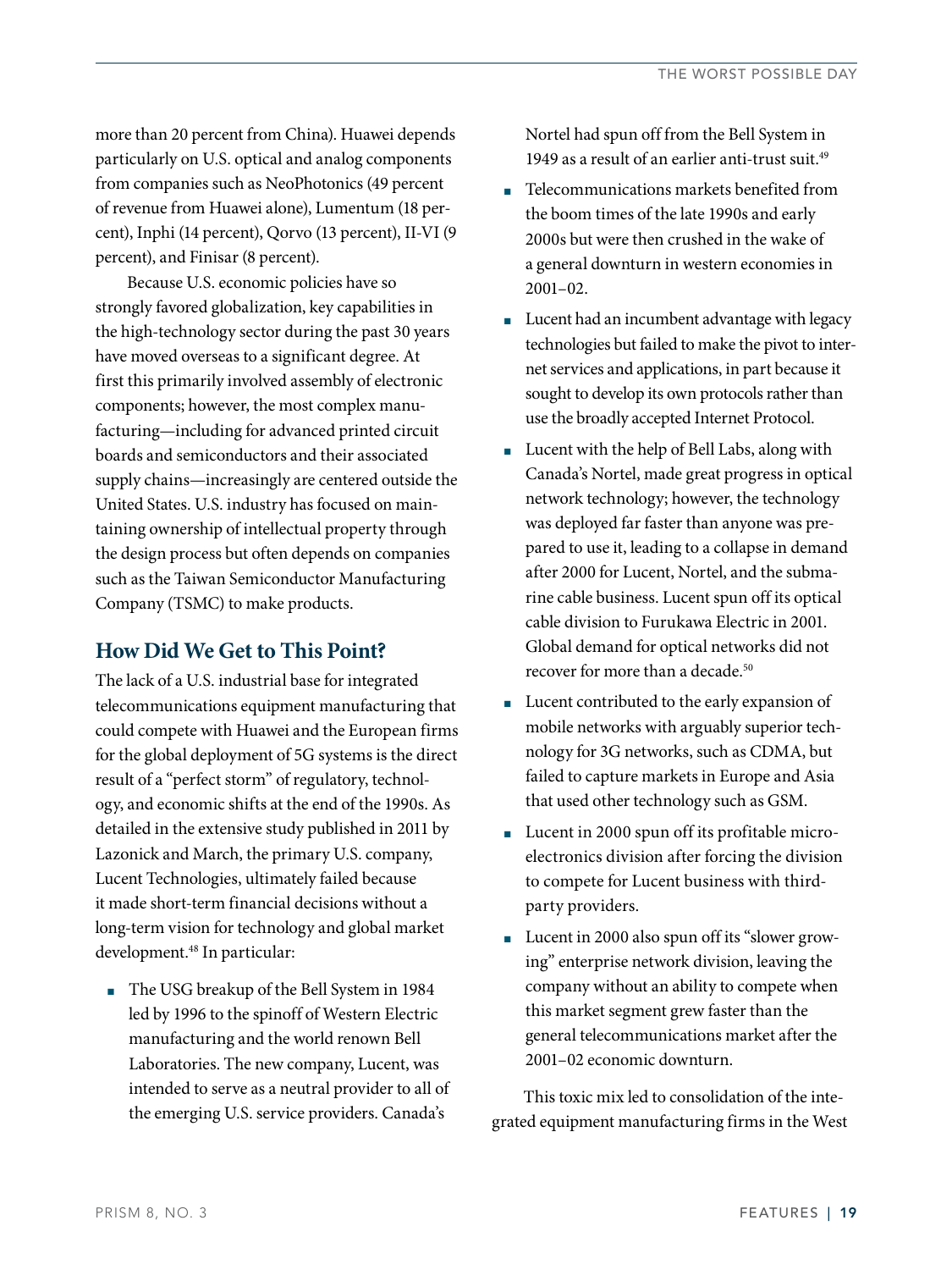

The Chinese company Huawei is establishing a dominant position in the global 5G marketplace despite concerns over security and its ties to the Chinese government. (Furicpic.pw)

even as Huawei and ZTE emerged in global markets after the worst of the downturn, building on top of rapidly modernizing and expanding infrastructure in China.51 The UK's Marconi went through a complicated series of mergers and divestments, with the telecommunications group eventually ending up in 2005 as part of Sweden's Ericsson.52 Ericsson in 2010 absorbed what was left of Nortel after that company collapsed into bankruptcy in 2009.53 Finland's Nokia absorbed Motorola Solutions in 2011, and then the

communications group of Germany's Siemens in 2013. Meanwhile, in 2006 France's Alcatel absorbed Lucent; however, even this new firm could not thrive and was absorbed by Nokia in 2016.<sup>54</sup> The only other major player to arise during this period has been South Korea's Samsung, which so far has little overall market share in telecommunications equipment but seeks to build on its mobile phone and semiconductor reputations and South Korea's investment in broadband networks.55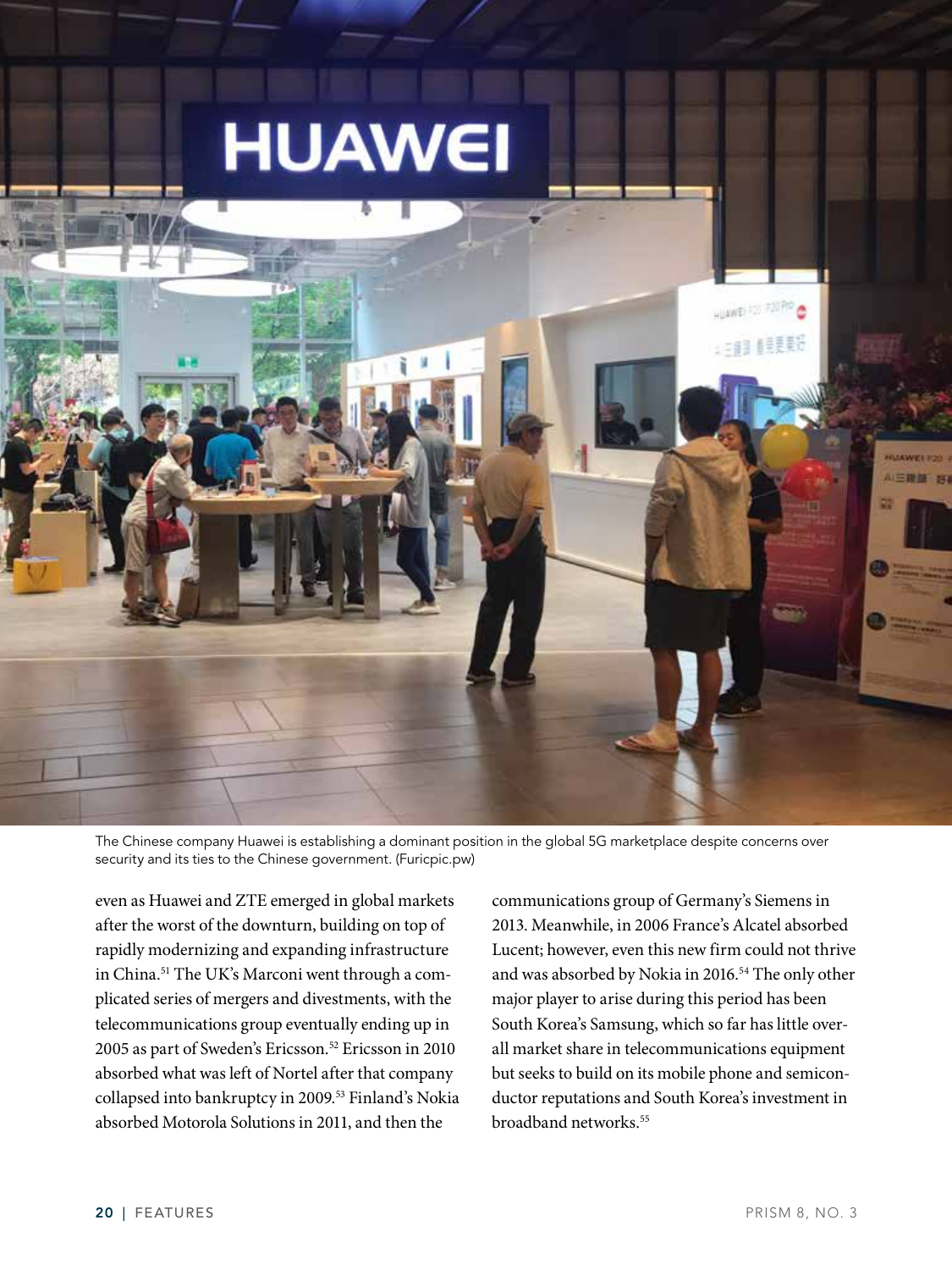# **Government's Longstanding Role in Promoting Critical Infrastructure**

History provides a guide for how the government could help reset the playing field with the goal of creating stronger competition against China's heavily supported national telecommunications champion. Consensus on the government's role in infrastructure development did not emerge immediately and will remain a matter of discussion in terms of when such interventions are appropriate. Discussions in the early days of the nation primarily centered on toll roads and canals that were deemed vital to commerce and military mobility for the growing nation. Competition for commercial traffic led to fights among the States until the 1824 Supreme Court decision in *Gibbons v. Ogden* ruled that the commerce clause of the U.S. Constitution granted power to regulate interstate commerce to the U.S. Congress, overriding any decisions by the States.<sup>56</sup> From that point forward, the U.S. Government acted more decisively.

- The U.S. Army Corps of Engineers took on a direct role in the planning, building, and management of national waterways once the U.S. Congress passed the General Survey Act of 1824.57
- The USG provided companies with financing and land rights for the building of the Transcontinental Railroad during the 1860s (the companies eventually paid off the loans).58
- During the Depression of the 1930s, the Roosevelt Administration led the effort to build dams and the national power grid to accelerate the spread of electric power.<sup>5960</sup>

The government has been involved in projects that created new infrastructure and involved long periods of investment, including for communications.

■ In 1956, the Eisenhower Administration worked with the U.S. Congress to begin

building the nation's Interstate Highway system of almost 50,000 miles, largely funded by the U.S. Government.<sup>61</sup>

■ Starting in the late 1960s, the USG-funded research and development for packet-switched networks that by 1995 evolved into the commercial internet.<sup>62</sup> USG interest initially was to create communications that would be resilient in the event of wartime destruction of key telecommunication nodes; however, the interest pivoted to the creation of new commercial services that had been piloted inside government-funded networks.

In other cases, the government sought to create private sector capabilities that required a large investment boost to get started.

- During the 1960s, the USG under President Kennedy funded a large-scale expansion of the nation's space industry through the Apollo program.63 In 2019 dollars, NASA spent more than \$250 billion between 1960 and 1973 to put a man on the moon—creating a major impetus for communications, electronics, and computer development.<sup>64</sup> At its peak, the NASA budget represented more than 4 percent of the federal budget.65
- The international satellite communications company IntelSat, with a constellation of about 50 geostationary satellites, in the early 1960s was created by a multinational government consortium and then fully privatized by 2001.66 InMarSat, with about a dozen geostationary satellites, has had a similar history, beginning in the late 1970s as an intergovernmental organization and transitioning to privatized operations in 1998.<sup>67</sup>

The government has used a combination of loans, investment, subsidies, taxes, fees, and procurement to save U.S. industry from imminent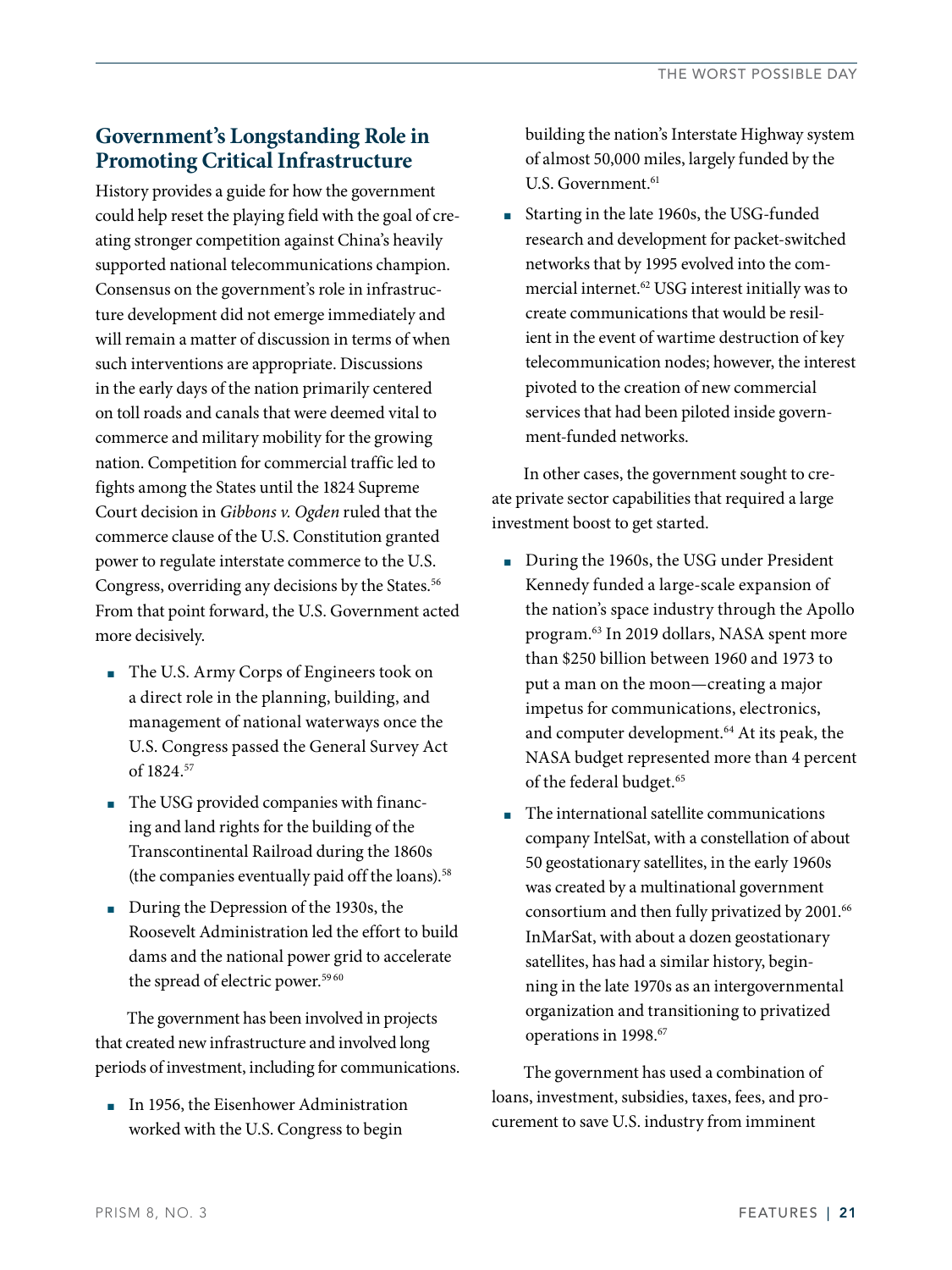#### DONAHUE

collapse, to stimulate innovation, or to stimulate the economy as a whole.

- Since 1958 the Defense Advanced Research Projects Agency (DARPA) has funded the development of emerging technologies for military applications, most famously the networking technology that underlies the internet.68 In the late 1980s DARPA provided matching funds for SEMATECH, an industry consortium that managed grants for semiconductor manufacturing research.<sup>69</sup>
- The U.S. Congress in early 1980 granted Chrysler \$1.5 billion in loan guarantees to help the number three automaker recover from bankruptcy.70 Chrysler paid off the loans in 1982.71
- The Department of Defense (DOD) in 2000 used procurement funds to help the Iridium satellite phone business stay afloat and remained a major customer as the infrastructure went through bankruptcy, sale, and then regeneration, because the constellation provided a unique global communications capability.72
- DOD in 2005 used \$50 million of Title III Defense Production Act funds to restore manufacturing capabilities of high-purity Beryllium metal that had been mothballed five years earlier because of declining demand and liability for health hazards to workers.73
- The USG exercised a major role in preserving industry and infrastructure during times of economic difficulties, most dramatically in the wake of the 2008 financial crisis, when the U.S. Treasury and the Federal Reserve intervened on an unprecedented scale to save financial institutions and automakers on the brink of collapse resulting from bad loans. The U.S. Congress authorized the spending of up to \$750 billion under the Troubled Assets Recovery Program (TARP), primarily through loans and

stock purchases. Assistance to the insurance company AIG alone amounted to \$182 billion. The government at one point owned 92 percent of AIG stock but over time sold all of the stock, resulting in a net gain of about \$22 billion for taxpayers.<sup>74</sup>

■ The 2009 *American Recovery and Reinvestment Act* made extensive use of tax incentives for individuals and companies, but also set aside procurement funds, all intended as a short-term economic stimulus.75 Of almost \$800 billion, only about \$100 billion was specified for infrastructure, and less than a third of that went to building infrastructure (including about \$7 billion for broadband internet)—illustrating the challenges for the USG to influence infrastructure either quickly or without a specified objective.76

The rise of the defense industrial base after World War II, which helped create "Silicon Valley," is the best example of a long-term government investment for national security purposes.<sup>77</sup> This capacity was nurtured throughout the Cold War with massive, long-term investments through Defense Department procurements in combination with USG capabilities and facilities. By the year 2000, however, Defense Department policies sought to control costs through commercial-off-the-shelf products and an international supply chain.78 Policy guidance continues to be "buy, not make."79

## **Options for the Nation**

Given the shortfalls of a "just say no" policy, the United States will need to compete in the telecommunications equipment integration sector, both in terms of products and trade strategy. The U.S. Government typically seeks to use procurement for federal networks and research and development investment as the primary levers for influencing high technology. U.S. industry already leads in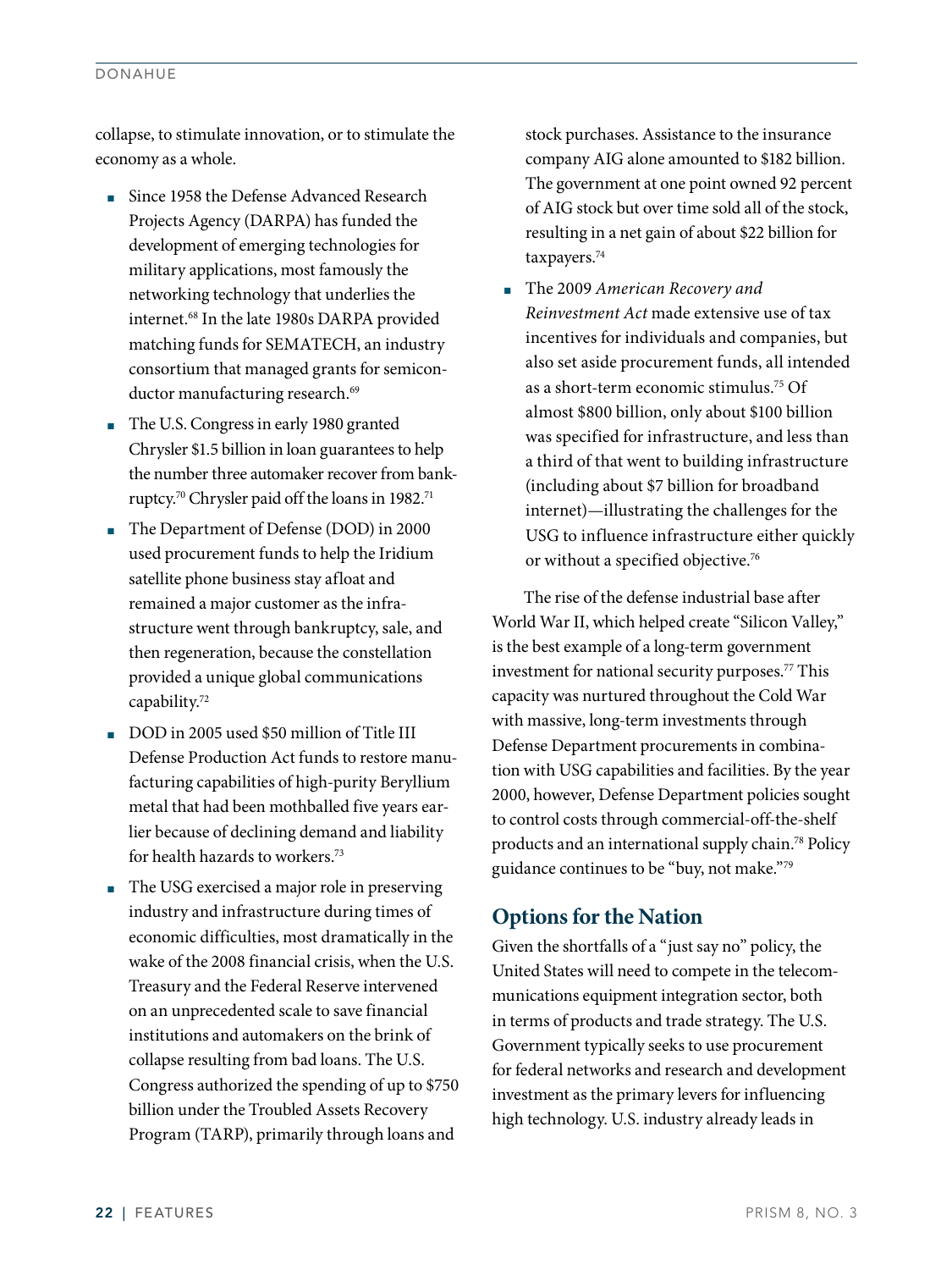component and subsystem technologies (notably in optics); however, that advantage has not overcome the boom and bust cycles of the equipment integration market. Thus, a new element will be required that will involve some combination of direct investment, subsidies, loans, and tax incentives as has been done for other industries, either for national security purposes or to preserve national economic or indusrial capabilities. In addition, the USG could include preferred telecommunications equipment manufacturers (no matter where they are from) in U.S. trade, defense, and foreign policy packages that the United States seeks to implement with other nations that are upgrading their telecommunications infrastructure.

Similar ideas have been raised before, including by this author and by James Lewis of the Center for Strategic and International Studies.<sup>80</sup> Lewis cited three options: build networks from insecure components, build a national champion, or subsidize European producers. According to Lewis, the Obama Administration considered funding a national champion using the *Defense Production Act*, "but it could at most allocate 1 percent of what China spent. The discussion of how to respond to the telecom problem made it as far as a Deputies Committee meeting, but none of the major information technology companies wanted to reenter this field. Though a few medium-size companies could have been candidates for investment, the administration ultimately decided to rely on Google and Silicon Valley to innovate our way out of the problem without the need for the government to spend anything."

The U.S. Defense Science Board's June 2019 report on "Defense Applications of 5G Network Technology" notes that "the lack of a U.S. integrator and Radio Access Network vendor industrial base" creates challenges. The report recommends that the Department of Defense "should provide seed funding for western industrial base alternatives of key system components, e.g., Radio Access Networks."81

The scale of investment required—as can be seen from the size of the European companies would require the U.S. Congress to appropriate additional funds, even if implemented under existing authorities, such as Title III of the *Defense Production Act* (annual appropriations typically range only in the 10s to 100s of millions of dollars).82 Ericsson and Nokia each employ about 100,000 or more workers (although not just for telecommunications integrated equipment manufacturing), and each as of 2018 had net equities in the range of \$10-20 billion and net assets in the range of \$25–45 billion.83 Nokia spent \$16.6 billion acquiring Alcatel–Lucent in 2016.84

Maintaining leadership requires huge research investments. Huawei is participating comprehensively in the international standards process and makes large investments in research and development, now increasing to \$15–20 billion per year from levels of \$13-15 billion in 2017-18.<sup>85</sup> European firms lag significantly. Nokia has increased investment in research and development to about 20 percent of its revenue or roughly \$5 billion per year after a significant decline during 2013-15.86 In addition, the European Investment Bank in August 2018 provided a \$583 million five-year loan to Nokia in 2018, and Canada in January 2019 provided Nokia with a \$40 million research grant.<sup>87</sup> Ericsson in 2017 increased investments to at least 15 percent of its revenue—a bit more than \$4 billion per year despite concurrent net income losses.<sup>88</sup>

The major U.S. telecommunications service providers with operations in the United States and abroad would need to be included at least in the planning process for such an investment policy given that they would be the ultimate customers for most of the equipment, have expertise on the markets and systems and, most likely, would serve as the final systems integrators and operators during implementation and deployment. Indeed, the service providers could be provided incentives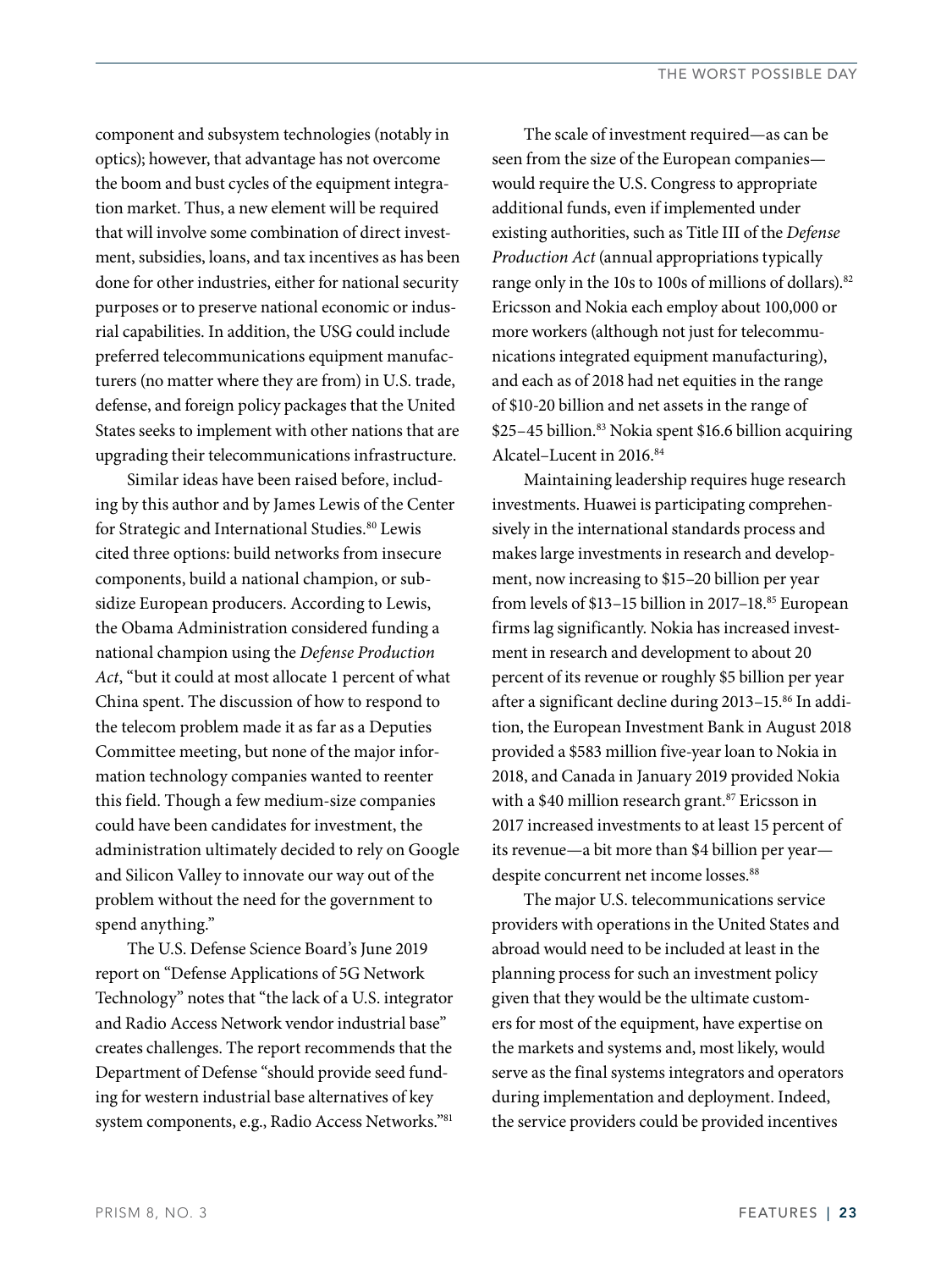to participate directly in the investment strategy; however, they are also burdened with high levels of debt from capital expenditures.<sup>89</sup> Other operators of critical infrastructure (financial systems, electric power, oil and gas distribution, transportation, etc.) also might benefit by participating in the planning and investments.

The following three options are not mutually exclusive.

## *Option 1: Champion the European and South Korean Companies*

U.S. telecommunications infrastructure already depends on Ericsson and Nokia (and to a much lesser degree on Samsung<sup>90</sup>), each of which have a significant economic presence through their U.S. subsidiaries. As noted previously, these companies include some of the residual capabilities that once belonged to now-defunct U.S. integrated telecommunications equipment companies. The USG, perhaps working primarily through the U.S. subsidiaries, might be able support these companies with stock investments, tax policies, debt guarantees, loans, and procurements, particularly to stabilize their finances and to boost their research and development investments that lag significantly behind those of Huawei. Both companies have undergone significant adjustments in management and business portfolios to stabilize their financial situation while investing for future growth. Both companies expect global demand to grow as most countries seek to take advantage of the benefits of 5G. In the unlikely event that the two Nordic companies merged to gain economies of scale relative to Huawei (despite potential EU, Chinese, and U.S. anti-monopoly concerns and challenges merging product lines), the USG could support the new merged entity in the same way.

*As a sign of the Samsung's commitment to diversifying its product line, press reports in July 2019 indicated that Samsung plans* 

*to invest more than \$100 billion over the next 10 years to gain prominence in global chip processors.*<sup>91</sup> *Samsung, however, in November 2019 announced the closure of its US-based research lab for mobile phone chips after failing to win market share from Qualcomm from external customers.*<sup>92</sup>

## *Option 2: U.S. Entities Acquire Either or Both European Companies*

If the United States needs to have a home-based champion for 5G and beyond, the fastest approach might involve working with the private sector to acquire a controlling interest in parts of one of the existing European companies, possibly using authorities under the Defense Production Act Title III or else with a separate Congressional authorization. Nokia Networks would be the primary division of interest from Nokia along with Bell Labs, and Business Area Networks would be the key division within Ericsson.<sup>93</sup> Samsung's 5G segment may not be a good target for acquisition because it has much less market share and is part of a growth strategy for the otherwise very large vertically integrated South Korean conglomerate.94

- The USG could use past models of loan guarantees, tax incentives, and direct investment. Either of these companies would benefit from significant U.S.-based investment and more innovative and agile management to help them stabilize their finances and close the gap in research and development that these companies have with Huawei.
- Both companies have significant presence in the United States and recently have sought to expand their U.S. research and production. For example, Ericsson plans to open a fully automated factory for advanced antenna systems in the United States by 2020 and previously set up a design center in Texas for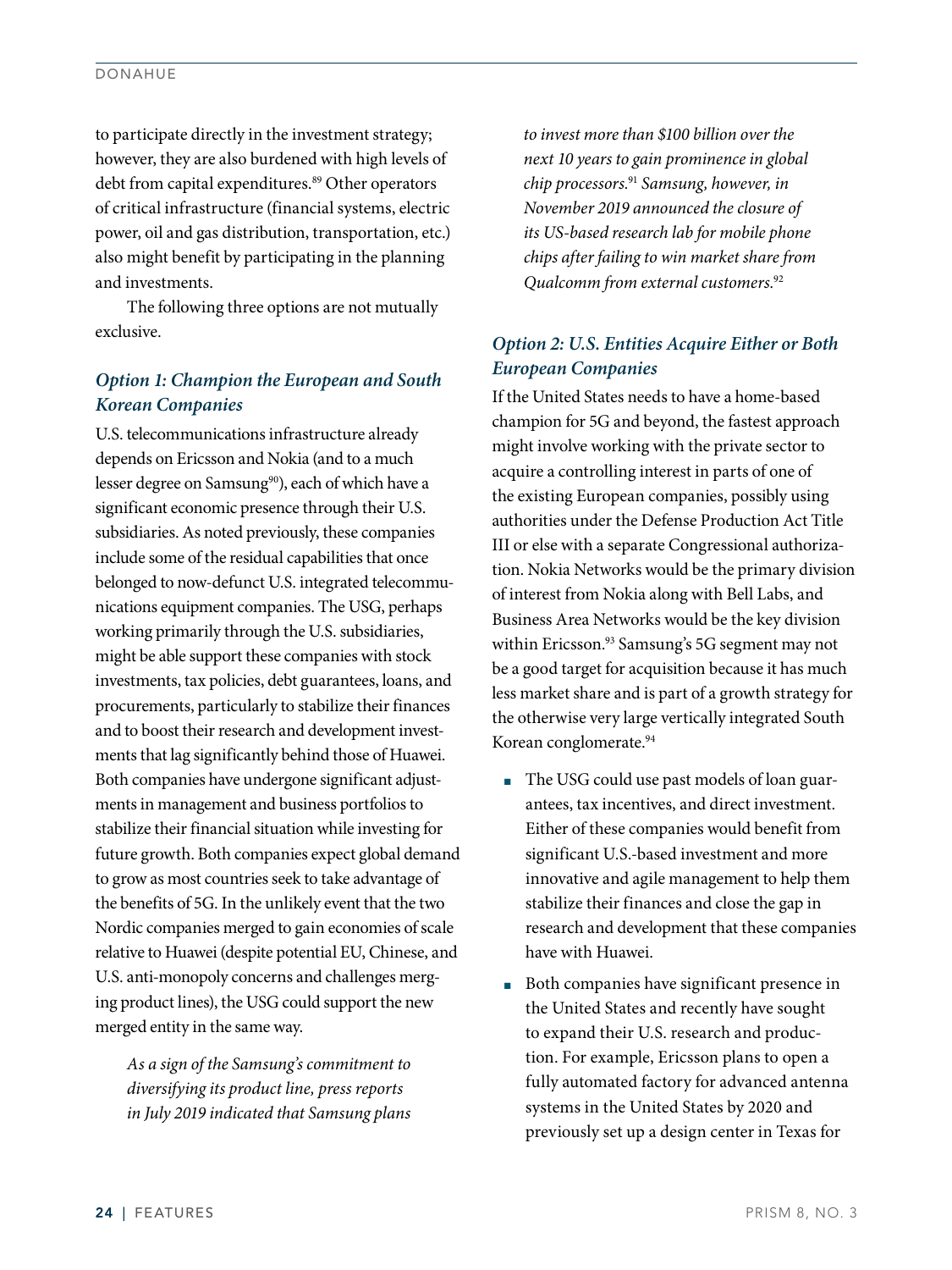5G-related application specific integrated circuits (ASICs).95 Nokia is expanding its operations in Texas, and operates the original Bell Labs facilities in New Jersey.<sup>96</sup>

- These companies, however, are major contributors to the economies of their home countries, suggesting a major acquisition might be resisted by those governments and the European Union.
- For example, Nokia owns Alcatel Submarine (undersea cables) that competes with the U.S. company now known as Subcom, as well as the optical networking capabilities of Alcatel–Lucent, and is likely to be seen by the Europeans (particularly Paris) as an asset that needs to remain European.<sup>97</sup> Meanwhile, Ericsson is not a major player in optical networks and depends more on microwave for backhaul communications.98
- In addition, these companies have facets unrelated to integrated telecommunications equipment manufacturing that are, in part, artifacts of prior mergers and acquisitions. Culling out the equipment manufacturing alone, however, might leave behind unsustainable business organizations. Also, as Lucent experienced, the equipment manufacturing by itself may not be sustainable through demand cycles.99 These companies also have existing business arrangements and obligations, in some cases with China, that may create complications for U.S. trade policy.100

#### *Option 3: Create a U.S.-Based Consortium*

The USG could seek to create business conditions through a combination of procurement, investment, and financing to bring together the robust, diverse capabilities of existing U.S. private sector capabilities and patent rights that foreign integrated telecommunications equipment manufacturers already depend on under an integrated corporate

management. Private equity could supplement USG funds, leading over time to an eventual reduction in the share of government investment while maintaining U.S. financial guarantees and trade support in the background.

Over time, this "consortium" could be led by a "prime" company comparable to the big integration companies that dominate U.S. defense contracting. Such an entity could add or even subtract "sub-prime" capabilities as needed in accordance with changes in technology, fluctuating demand, and maturation of national infrastructures. Again, the USG could use combinations of past strategies to drive the formation of this consortium, with the ultimate goal of leaving the private sector in control.

- Rather than be treated as direct competitors, Nokia and Ericsson could contribute subsystems (particularly for radio access networks)—as might other companies from trusted international partners, notably the Five Eyes, Germany, France, Japan, and South Korea.
- Such an approach could in effect create a single, trusted U.S.-based, international consortium with the financial backing of the USG for use by U.S. allies and any nation that would trust such an alliance more than Chinese providers.
- Success would depend on a competitive pricing strategy in combination with U.S. and allied incentives to participate. Such a consortium also would benefit from strong relationships with the U.S. and allied defense departments and ministries.

### **A Bottom Line Comparison of Options**

Each option involves positive and negative tradeoffs. All of them face potential resistance from overseas, including the Nordic countries, the EU (especially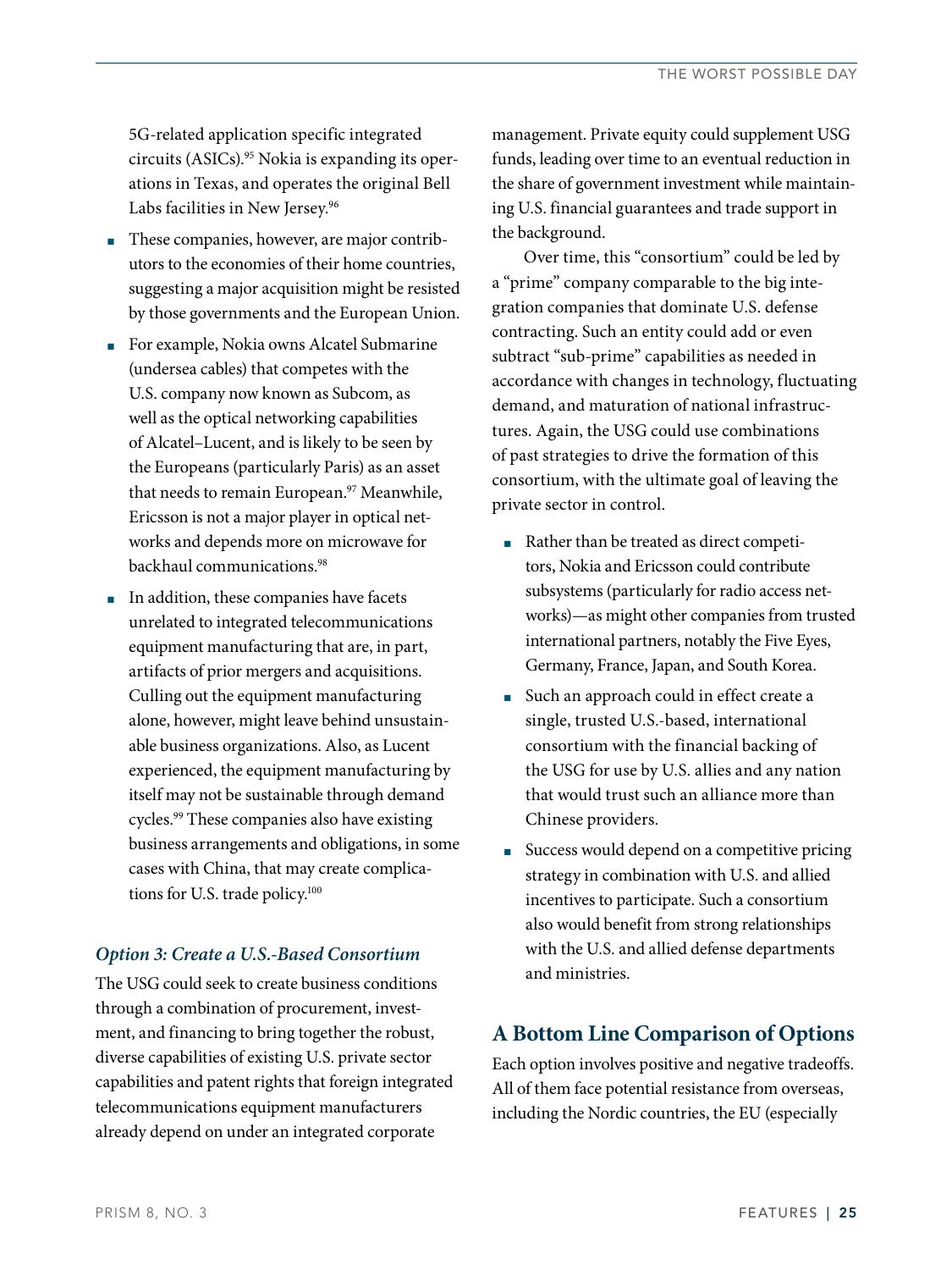France), and possibly China. The resistance could be regulatory or through the WTO.

- **Support to an existing foreign firm** would involve the least commitment from either the USG or private sector; however, this option offers the least influence or certainty of a useful result.
- **Buying one of the two Nordic firms** would be easier than creating a new corporate entity and the fastest way back into the telecommunications equipment integration business but would require greater investment than simply supporting a firm with its current ownership. The United States would not have as much leverage on the outcome as would occur with the purchase of both firms.
- **Creating a new consortium** would be the hardest to implement in terms of creating product lines, gaining market share, and licensing patents but would offer the greatest control of the outcome and thus the best opportunity to invest for longer-term technologies. As a result, this option potentially would require the greatest investment but also has the potential for the greatest return in terms of U.S. jobs and stimulating the U.S. high-technology sector.

Economic success of the strategy would depend on international trust of the equipment provider. In some parts of the world, U.S. ownership would provide comfort; however, in other parts of the world even some friendly countries might prefer "neutral" European products, a potentially useful outcome if the U.S. policy goals include not undermining a viable European competitor. In any case, western entities will need to persuade potential customers that the reliability and quality of products combined with transparent security policies is an attractive feature in comparison to what is offered by Chinese alternatives.

The final implementation of 5G will represent more than an upgrade to 4G technology components; the new systems over many years will evolve to a fundamentally different architecture and drive massive changes in the infrastructures and businesses that will benefit from 5G.101 With this longer perspective in mind, the best U.S. strategy might involve a combination of the options. In the near-term, the United States needs to "get in the game," perhaps through options 1 or 2, to avoid surrendering future incumbent advantages to China and to gain experience in working with the new systems. For the long run, however, the United States as a second step might need to focus on the broader U.S. high-technology industry with Option 3 to drive innovation and to be in the best position for future generations.

The deployment of 5G technology across all of the infrastructure will take at least 10 years; however, discussion of 6G technology has already begun. In November 2018 a Chinese official claimed that the Ministry of Information and Industry Technology had already begun work on 6G with a view toward initial commercial deployments as early as 2030.102 Finland's Oulu University's 6Genesis Project seeks to develop communication networks with bandwidths over 1 terabit per second with a grant of more than \$250 million.<sup>103</sup> As the Finnish researchers note, 6G will build on 5G infrastructure and applications, and thus any investment in 6G will need to build on a prior investment in 5G.

## **Find a USG Champion**

Justification for the amount of resources needed to reboot the nation's supply chain for integrated telecommunications systems would need to be framed in terms of ongoing U.S. strategies for resilient global command and control systems for national security and for maintaining control of critical infrastructure functions under the most stressful circumstances of a war with a peer adversary, such as Russia or China. This level of demand is a unique national-level governmental requirement and thus must be met at least in part by the USG. The measure of success would be determined by whether U.S. defense and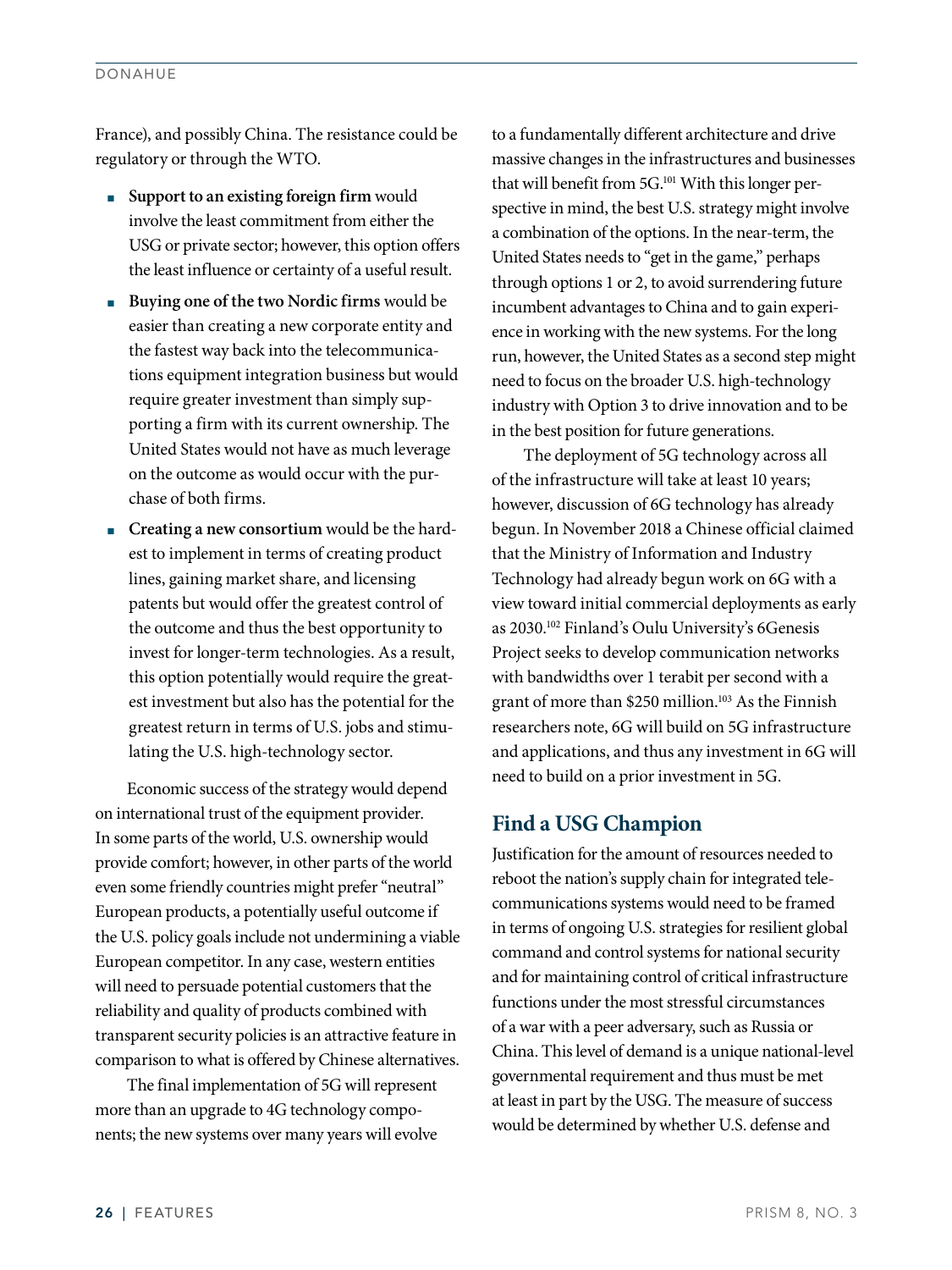critical infrastructure planners could demonstrate greater resilience against the full spectrum of threats. The U.S. military already is seeking to improve the resilience of critical systems, including for nuclear command, control and communications (NC3).104

The biggest player within the USG, and the most likely center point for a successful effort, would have to be Department of Defense. This is the only department with the global reach and mission requirements, technical depth, procurement and large-scale integration experience, budgetary capacity, and existing authorities to handle such a large project. The Office of the Secretary of Defense would need to work with the Joint Chiefs of Staff to incorporate military strategic requirements and with the Department of Homeland Security and other government agencies that work with private sector critical infrastructure.

# **Conclusion: Resiliency Strategy Must Determine the Way Forward**

As noted by West Point authors Borghard and Lonergan, the United States needs to examine its policies toward the next generation of telecommunications in the context of strategic requirements for resilient global command and control of U.S. military forces and other U.S. interests, to include how the U.S. military depends on commercial communications.105 This discussion must consider the worst possible day, not the routine day. The challenge is primarily one of availability on that worst day, not espionage. These requirements abroad and for critical infrastructure at home are uniquely the purview of government, and thus the government must step up and make the strategic investment in what is essentially the central nervous system of the nation. An effort of this magnitude will require a unified approach across the Executive Branch and broad bipartisan support from the U.S. Congress.

Trade policy alone, particularly one given to broader compromise, will not allow the United

States to define how other nations choose to implement infrastructure that U.S. national security communications may need to pass through. The United States needs a unified vision of how to compete in terms of technology and close deals for U.S. advantage. As with the defense industrial base, the USG in the long run should seek to have the private sector operate any new manufacturing capability and thus would need to work in partnership with the industries that best understand the technology and customer needs. The USG would need to stand behind industry efforts to gain deals with other nations—just as it has for other vital industries with national security implications, notably aviation.

The USG, as it has with most national security efforts abroad, would need assistance from traditional national security allies and countries located at what already are or should be key communications junctures.106 For example, new pathways might be needed that are less vulnerable to disruption as compared to the ones now passing where they are vulnerable to adversary disruption, through areas of dense commercial activities, or in regions of longstanding conflicts.<sup>107</sup> As has been done for some military systems, the United States would need to work with trusted nations that can provide useful technology and manufacturing capacity, in part to gain their support for a new player in the integrated telecommunications market place.

It will not be enough for the private sector with government support just to create a company to manufacture and integrate telecommunications systems. The USG, in partnership with the private sector, will need to consider how it will remain competitive over the long term.

■ This may require financial support to help industry get through demand lulls, including if demand lags expectations, as occurred from 2000 to 2010, because of slower than expected implementation of applications elsewhere in U.S. infrastructure and businesses.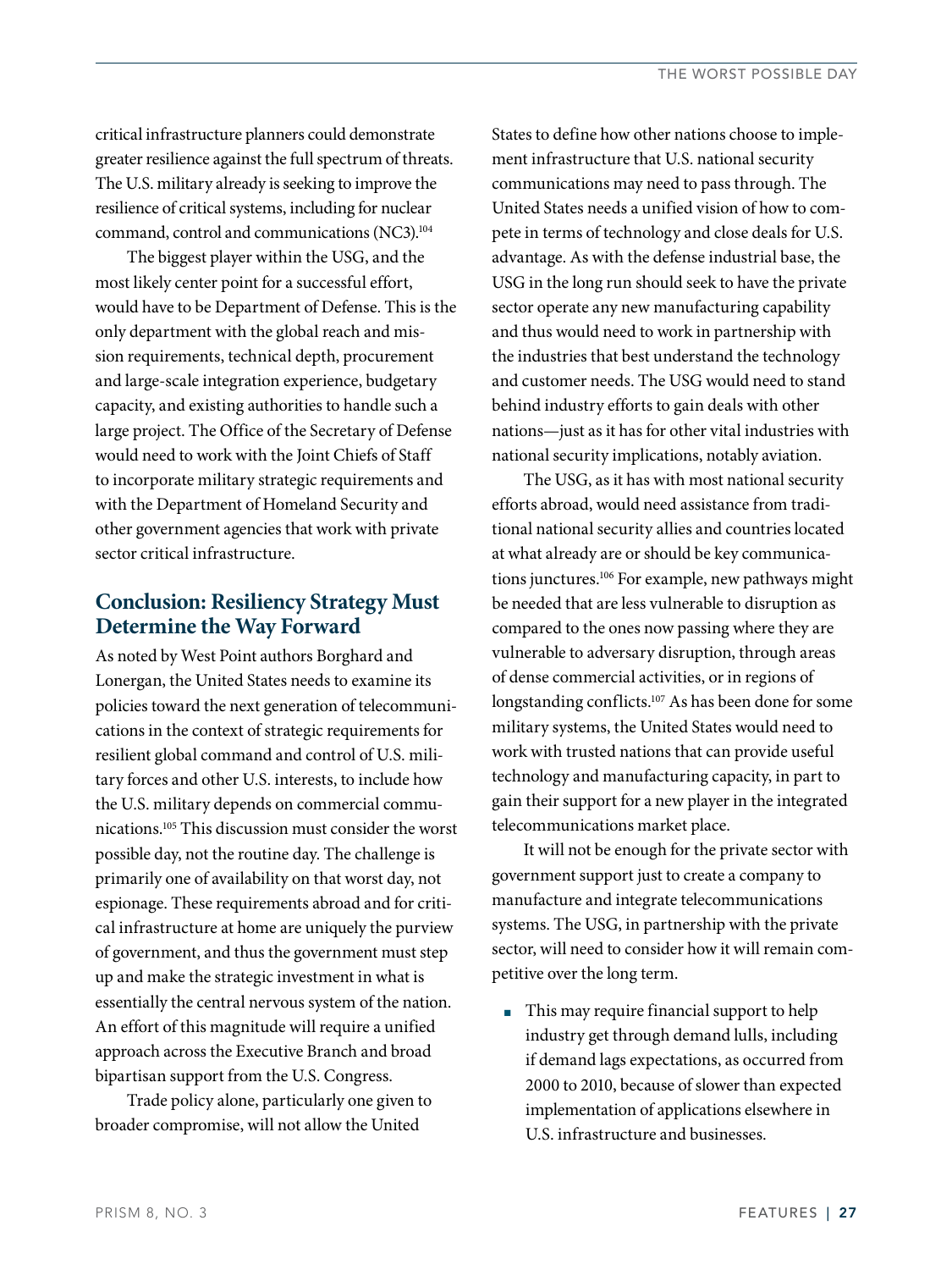■ In addition, a long-term strategy would require reinvigoration of investment in the hardware elements all across the U.S. high-technology sector that have either moved to Asia or been too long dependent on investments made years ago.108 A telecommunications equipment integrator based in the United States would provide an anchor for investment in all of the component technologies and their associated supply chains, including future generations of semiconductors. The success of innovation in the U.S. high technology sector will depend on preserving homeland-based manufacturing and supply chain ecosystems.

Key challenges going forward include mobilizing the USG to act and then drawing in the right elements of the private sector as investors or participants in product development. Then the real work would begin with developing a product line that can compete in terms of the best combination of technology, pricing, and financing. Additional incentives from U.S. and allied governments might be needed to overcome incumbent advantages or to walk back some past infrastructure decisions in key, strategic locations.<sup>109</sup>

This will be a "long march" (as China's President Xi would say). But better to start now than repeat this conversation in 10 years. **PRISM**

#### *Notes*

1 Wikipedia "Anti-satellite weapon," available at <https://en.wikipedia.org/wiki/Anti-satellite\_ weapon>; Garrett Hinck, "Evaluating the RU.S.sian Threat to Undersea Cables," Lawfare, March 5, 2018, available at <https://www.lawfareblog.com/ evaluating-rU.S.sian-threat-undersea-cables>.

2 Emma Vickers, "The 70-Year Spy Alliance the U.S. Says It May Cut Off," Bloomberg Businessweek, June 30, 2019, available at <https://www.bloomberg.com/news/ articles/2019-06-30/the-70-year-spy-alliance-the-u-ssays-it-may-cut-off-quicktake>.

3 Thomas Oliphant, "Inside Kennedy's Quest to put America on the Moon," review of *American Moonshot: John F. Kennedy and the Great Space Race*, by Douglas Brinkley, *The Washington Post*, April 4, 2019, available at <https://www.washingtonpost.com/ outlook/inside-kennedys-quest-to-put-america-on-themoon/2019/04/04/6bd26cac-499c-11e9-93d0-64dbcf-38ba41\_story.html>.

4 National Research Council, "Renewing U.S. Telecommunications Research, Chapter 1:The Importance of Telecommunications and Telecommunications Research," The National Academies Press, available at <https://www.nap.edu/read/11711/ chapter/3#10>.

5 Peter Lewis, "U.S. Begins Privatizing Internet's Operations," *The New York Times*, October 24, 1994, available at <https://www.nytimes.com/1994/10/24/ bU.S.iness/U.S.-begins-privatizing-internet-s-operations. html>.

6 Sean Buckley, "Telco Capex: AT&T, Verizon Remain Kings, While CenturyLink, Frontier and Windstream Adjust Integration, Cost-containment Plans," April 11, 2018, available at <https://www.fiercetelecom.com/telecom/ telco-capex-at-t-verizon-remain-kings-while-centurylinkfrontier-and-windstream-adjU.S.t>;Antonio Cosma and Ugur Bitiren, "Increasing Focus on Working Caapital in the Telecoms Industry," Connectivity Busiiness, July 2018, available at <https://www.ca-cib.com/sites/ default/files/2018-07/Connectivity-BU.S.iness-Telecoms-IndU.S.try.pdf>.

7 Quexor Group, "10 years of Consolidation in Wireless: The Rise of Verizon, AT&T, T-Mobile and Sprint," *Fierce Wireless*, 2015, available at <http://assets. fiercemarkets.net/public/mdano/amis/wireless-consolidation1.jpg>; Harry McCracken, "A Brief History of the Rise and Fall of Telephone Competition in the U.S., 1982- 2011, Technologizer, March 20, 2011, available at <https:// www.technologizer.com/2011/03/20/att-buys-t-mobile/>; Roger Cheng and Marguerite Reardon, "The T-Mobile-Sprint Deal May Close Soon: Here's What you Need to Nnow," C-Net, July 5, 2019, available at <https://www. cnet.com/news/t-mobile-sprint-deal-may-close-soon-heres-what-you-need-to-know/>.

8 William Lazonick and Edward March, "The Rise and Demise of Lucent Technologies," 2011, available at <http://thebhc.org/sites/default/files/ lazonickandmarch.pdf>; Brian Fung, "How China's Huawei Took the Lead over U.S. Companies in 5G Technology, *The Washington Post*, April 10, 2019, available at <https://www.washingtonpost.com/ technology/2019/04/10/U.S.-spat-with-huawei-explained/?utm\_term=.079c8eb7d3c8>; Stratfor, "The U.S., China and Others Race to Develop 5G Mobile Networks," April 3, 2018, available at <https://worldview.stratfor.com/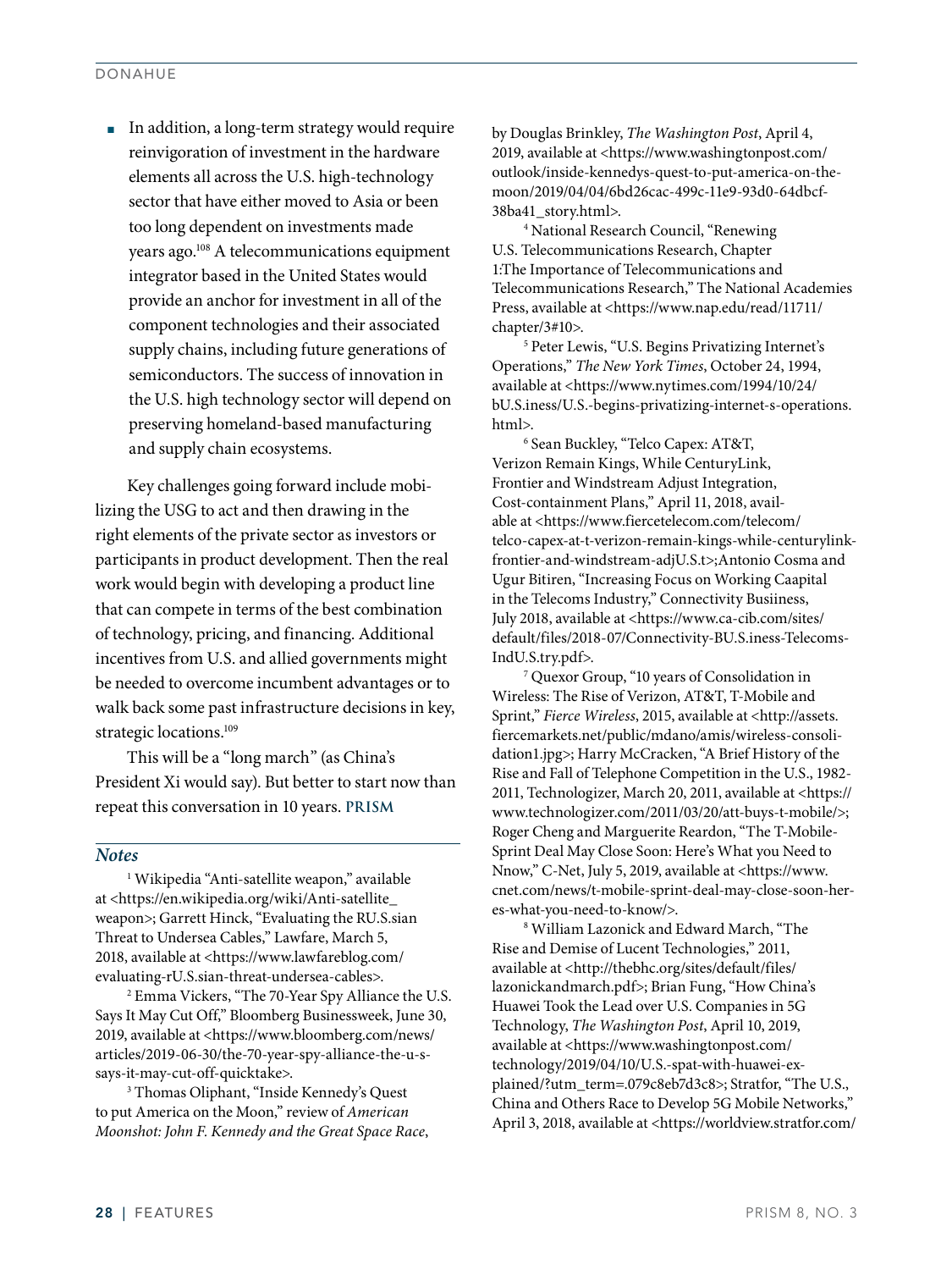article/U.S.-china-and-others-race-develop-5g-mobilenetworks>.

9 Martha DeGrasse, "Ericsson Widens Lead over Nokia in U.S. Equipment Markets: Analysts," Fierce Wireless, May 11, 2018, available at <https:// www.fiercewireless.com/5g/u-s-5g-helping-ericssongain-ground-huawei>; FCC WC Docket No. 18–89, "Protecting Against National Security Threats To the Communications Supply Chain Through FCC Programs," December 7, 2018, available at <https://ecfsapi. fcc.gov/file/12080817518045/FY%202019%20NDAA%20 Reply%20Comments%20-%20FINAL.pdf>.

<sup>10</sup> Moody's Investors Service, "Rating Action: Moody's changes the outlook on Nokia's ratings to negative," February 8, 2019, available at <https://www. moodys.com/research/Moodys-changes-the-outlookon-Nokias-ratings-to-negative--PR\_394891>; Moody's Investors Service, "Rating Action: Moody's changes the outlook on Ericsson's ratings to negative," July 18, 2018, available at <https://www.ericsson.com/assets/ local/investors/documents/bondholder-information/ rating/moodys/moodys\_180718.pdf>; Parmy Olson, "With Huawei on Defensive, Ericsson and Nokia Fight Each Other for Edge," *The Wall Street Journal*, May 29,2019, available at <https://www.wsj.com/ articles/with-huawei-on-defensive-ericsson-and-nokiafight-each-other-for-edge-11559122200?ns=prod/ accounts-wsj>.

<sup>11</sup> Richard Milne, "Nokia shares plunge on 5G outlook in US and China," *Financial Times*, 24 October 2019, available at https://www.ft.com/

<sup>12</sup> Stefan Pongratz, "Key Takeaways—Worldwide Telecom Equipment Market 2018," Dell'Oro Group, March 4, 2019, available at <https://www.delloro.com/ telecom-equipment-market-2018-2/>.

<sup>13</sup> Eric Auchard and Sijia Jiang, "China's Huawei set to lead global charge to 5G networks," *Reuters*, February 23, 2018, available at <https://www.reuters.com/ article/U.S.-telecoms-5g-china/chinas-huawei-set-tolead-global-charge-to-5g-networks-idU.S.KCN1G70MV>.

<sup>14</sup> Stu Woo, "Huawei Rivals Nokia and Ericsson Struggle to Capitalize on U.S. Scrutiny," *The Wall Street Journal*, December 31, 2018, available at <https://www.wsj. com/articles/huawei-rivals-nokia-and-ericsson-struggleto-capitalize-on-u-s-scrutiny-11546252247>.

15 Ellen Nakashima, "U.S. Pushes Hard for a Ban on Huawei in Europe, but the Firm's 5G prices are nearly Irresistible," *The Washington Post*, May 28, 2019, available at <https://www. washingtonpost.com/world/national-security/ for-huawei-the-5g-play-is-in-europe--and-the-U.S.-ispU.S.hing-hard-for-a-ban-there/2019/05/28/582a8ff6- 78d4-11e9-b7ae-390de4259661\_story.html>.

<sup>16</sup> Li Tao, "Nearly 60 percent of Huawei's 50 5G contracts are from Europe," *South China Morning Post*, July 19, 2019, available at <https:// www.scmp.com/tech/big-tech/article/3019248/ nearly-60-huaweis-50-5g-contracts-are-europe>.

<sup>17</sup> Jeff Pao, "Chinese Telecoms Unveil their 5G Strategies," Asia Times, June 28, 2019, available at <https://www.asiatimes.com/2019/06/article/chinese-telecoms-unveil-their-5g-strategies/>; Frank Chen, "A look at Shenzhen and Huawei's 'Smart City' Project," *Asia Times*, July 11, 2019, available at <https:// www.asiatimes.com/2019/07/article/a-look-at-shenzhen-and-huaweis-smart-city-project/>; Darlie Yiu, "Shanghai to be 'Intelligent Manufacturing' Hub," *Asia Times*, June 25, 2019, available at <https://www.asiatimes. com/2019/06/article/shanghai-to-be-intelligent-manufacturing-hub/>; Jeff Pao, "China Unicom to Build 5G Networks on Belt and Road," *Asia Times*, June 25, 2019, available at <https://www.asiatimes.com/2019/06/article/ china-unicom-to-build-5g-networks-on-belt-and-road/>.

<sup>18</sup> Yuan Yang, James Kynge, Sue-Lin Wong, and Nian Liu, "Huawei Founder Predicts Internet of Things is Next U.S. Battle," *Financial Times*, July 3, 2019, available at <https://www.ft.com/ content/716181ce-9bd8-11e9-9c06-a4640c9feebb>.

19 Raymond Zhong, "'Prospective Threat' of Chinese Spying JU.S.tifies Huawei Ban, U.S. Says," *The New York Times*, July 5, 2019, available at <https://www.nytimes. com/2019/07/05/technology/huawei-lawsuit-U.S.-government.html>; Cassell Bryan-Low et al., "Hobbling Huawei: Inside the U.S. War on China's Tech Giant," *Reuters*, May 21, 2019, available at <https://www.reuters.com/ investigates/special-report/huawei-U.S.a-campaign/>.

20 Jim Wolf, "U.S. Lawmakers Seek to Block China Huawei, ZTE U.S. Inroads," Reuters, October 7, 2012, available at <https://www.reuters.com/article/U.S.-U.S.achina-huawei-zte/u-s-lawmakers-seek-to-block-chinahuawei-zte-u-s-inroads-idU.S.BRE8960NH20121008>.

21 British Cabinet Office, "Huawei Cyber Security Evaluation Centre Oversight Board: Annual Report 2018," July 19, 2018, available at <https://www.gov.uk/ government/publications/huawei-cyber-security-evaluation-centre-oversight-board-annual-report-2018>; Davey Winder, "GCHQ Director Says 'Shoddy' Huawei Security Engineering Belongs in the Year 2000," *Forbes*, April 8, 2019, available at <https:// www.forbes.com/sites/daveywinder/2019/04/08/ gchq-director-says-shoddy-huawei-security-engineering-belongs-in-the-year-2000/#4f0d1deeafe6>; Finite State, "Supply Chain Assessment: Huawei Technologies Co.,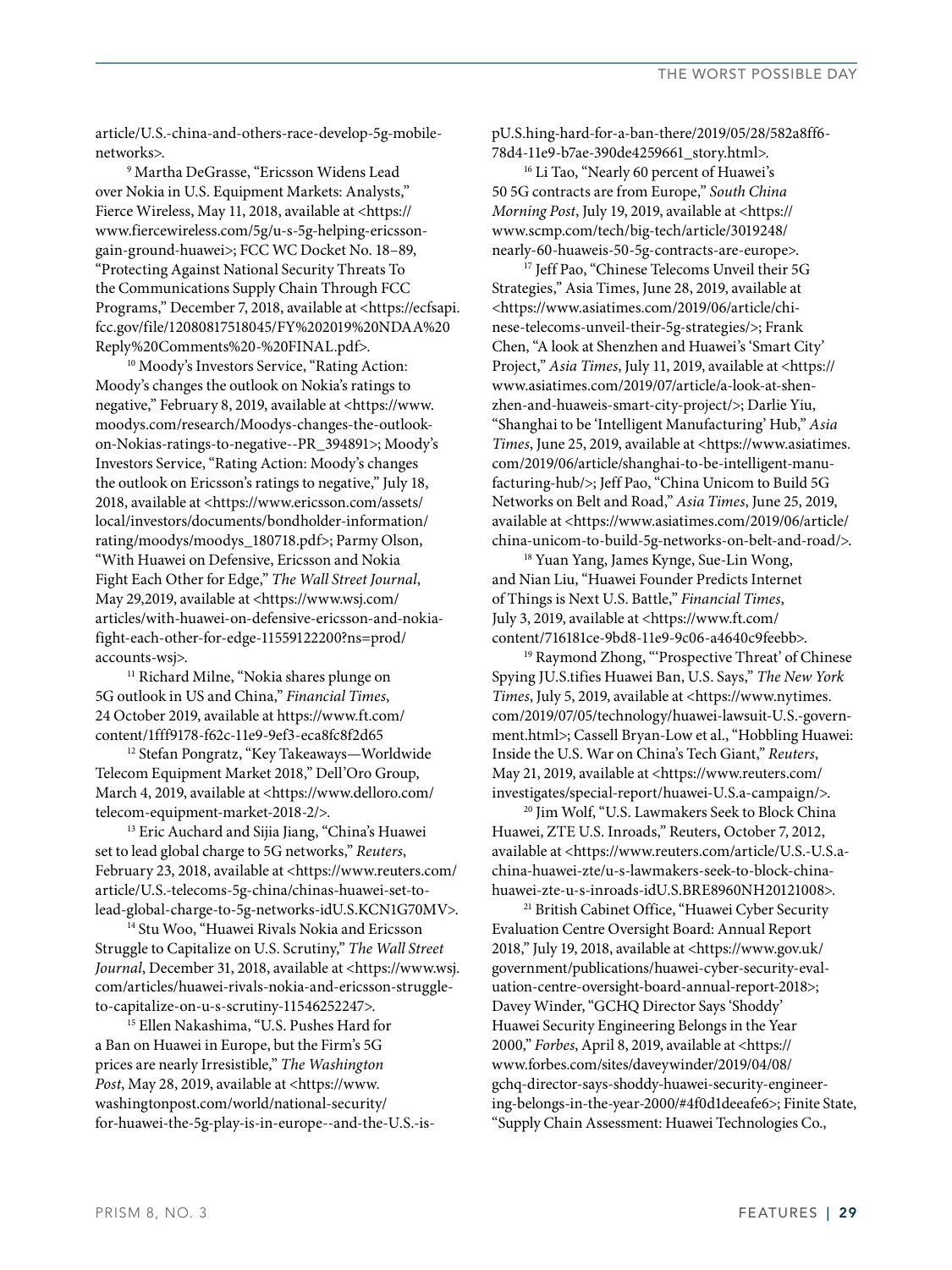#### DONAHUE

Ltd.," June 2019, available at <https://finitestate.io/wp-content/uploads/2019/06/Finite-State-SCA1-Final.pdf>.

<sup>22</sup> Salem Solomon, "After Allegations of Spying, African Union Renews Huawei Alliance," VOA, June 6, 2019, available at <https://www.voanews.com/ africa/after-allegations-spying-african-union-renews-huawei-alliance>; John Aglionby, Emily Feng, and Yuan Yang, "African Union Accuses China of hacking headquarter," *Financial Times*, January 29, 2018, available at <https://www.ft.com/content/ c26a9214-04f2-11e8-9650-9c0ad2d7c5b5>.

23 White House, "Executive Order on Securing the Information and Communications Technology and Services Supply Chain," May 15, 2019, available at <https://www.whitehoU.S.e.gov/presidential-actions/ executive-order-securing-information-communications-technology-services-supply-chain/>; Bureau of Industry and Security, Commerce, "Addition of Entities to the Entity List," 84 Fed. Reg. 22961, May 21, 2019, available at <https://www.federalregister.gov/documents/2019/05/21/2019-10616/ addition-of-entities-to-the-entity-list>.

24 John S. McCain National Defense Authorization Act for Fiscal Year 2019, Pub. L. No. 115-874, Section 889, 115th Cong. (2018), available at <https://www.congress. gov/115/bills/hr5515/BILLS-115hr5515enr.pdf>.

<sup>25</sup> David Phelan, "Trump Surprises G20 With Huawei Concession: U.S. Companies Can Sell To Huawei," *Forbes*, June 29, 2019, available at <https:// www.forbes.com/sites/davidphelan/2019/06/29/ trump-surprises-g20-with-huawei-concession-u-s-companies-can-sell-to-huawei/#7f520a11e212>; Kiran Stacey, "U.S. Announces Significant Relaxation of Huawei Ban," *Financial Times*, July 9, 2019, available at <https://www. ft.com/content/301d6d9c-a2a7-11e9-974c-ad1c6ab5efd1>.

26 United States 5G Leadership Act of 2019, S. 1625 (introduced), 116th Cong. (2019), available at <https:// www.govtrack.U.S./congress/bills/116/s1625/text>; Secure 5G and Beyond Act of 2019, S.893, 116th Cong. (2019), available at <https://www.govtrack.U.S./congress/ bills/116/s893/text>.

<sup>27</sup> David Vine, "U.S. Military Bases Abroad, 2015," Base Nation, 2015, available at <https://www.basenation.U.S./maps.html>.

28 Markets Insider, "Ericsson (Telefon AB L.M. Ericsson) (B) Outperform," June 18, 2019, available at <https://markets.bU.S.inessinsider.com/ analysts-opinions/ericsson-telefon-ab-l-m-ericsson-boutperform-675287<; Market Beat, "NYSE:NOK-Nokia Oyj Stock Price, News, & Analysis," viewed July 17, 2019, available at <https://www.marketbeat.com/ stocks/NYSE/NOK/>; Seeking Alpha, "Ericsson,

Nokia to benefit from 5G cycle BofAML," May 22, 2019, available at <https://seekingalpha.com/ news/3466082-ericsson-nokia-benefit-5g-cycle-bofaml>.

<sup>29</sup> "Telecommunications: Addressing Potential Security Risks of Foreign-Manufactured Equipment" GAO-13-652T (Statement of Mark L. Goldstein, Director Physical Infrastructure Issues Government Accountability Office, May 21, 2013), available at <https:// www.gao.gov/assets/660/654763.pdf>; "Information Technology: Major Federal Networks That Support Homeland Security Functions," GAO-04-35 ( A GAO Report to Congressional Requesters, September 2004), available at <https://www.gao.gov/new.items/d04375. pdf>; Department of Defense, "Department of Defense Information Network (DODIN) Transport," Instruction 8010.01, September 10, 2018, available at <https://www. esd.whs.mil/Portals/54/Documents/DD/issuances/ dodi/801001p.pdf?ver=2018-09-10-082254-477>.

30 Sandra Erwin, "Air Force Gen. Pawlikowski: Military Satellites will be Smaller, More Mobile," *Space News*, May 15, 2018, available at <https://spacenews. com/air-force-gen-pawlikowski-military-satellites-will-be-smaller-more-mobile/>; Michael Matis, "The Protection of Undersea Cables: A Global Security Threat" (master's thesis, U.S. Army War College, 2012), available at <https://apps.dtic.mil/dtic/tr/fulltext/u2/a561426.pdf>.

31 Shaun Waterman, "Chinese Firm 'Owns' Telephone System in Iraq," *Washington Times*, February 21, 2011, available at <https://www. washingtontimes.com/news/2011/feb/21/ chinese-telecom-end-ties-U.S.-high-tech-start-/>.

32 Stu Woo, "Huawei Rivals Nokia and Ericsson Struggle to Capitalize on U.S. Scrutiny," The Wall Street Journal, December 31, 2018, available at <https://www. wsj.com/articles/huawei-rivals-nokia-and-ericsson-struggle-to-capitalize-on-u-s-scrutiny-11546252247?ns=prod/ accounts-wsj>; Newley Purnell et al. "U.S. Campaign Against Huawei Runs Aground in an Exploding Tech Market," *The Wall Street Journal*, February 21, 2019, available at <https://www.wsj.com/articles/ india-a-pivotal-internet-market-isnt-buying-u-scampaign-against-huawei-11550762080>; Niharika Mandhana, "In Global Tech Battle, a Balky U.S. Ally Chooses China," The Wall Street Journal, July 15, 2019, available at <https://www.wsj.com/articles/ in-global-tech-battle-the-philippines-has-chosen-sidesnot-the-u-s-11563205891>.

33 Asia Times staff, "Banning Huawei 'Would Cost EU Operators \$62m [sic]'," *Asia Times*, June 9, 2019, available at<https://www.asiatimes.com/2019/06/article/ banning-huawei-would-cost-eu-operators-62m/>.

<sup>34</sup> Strand Consult, "The real cost to rip and replace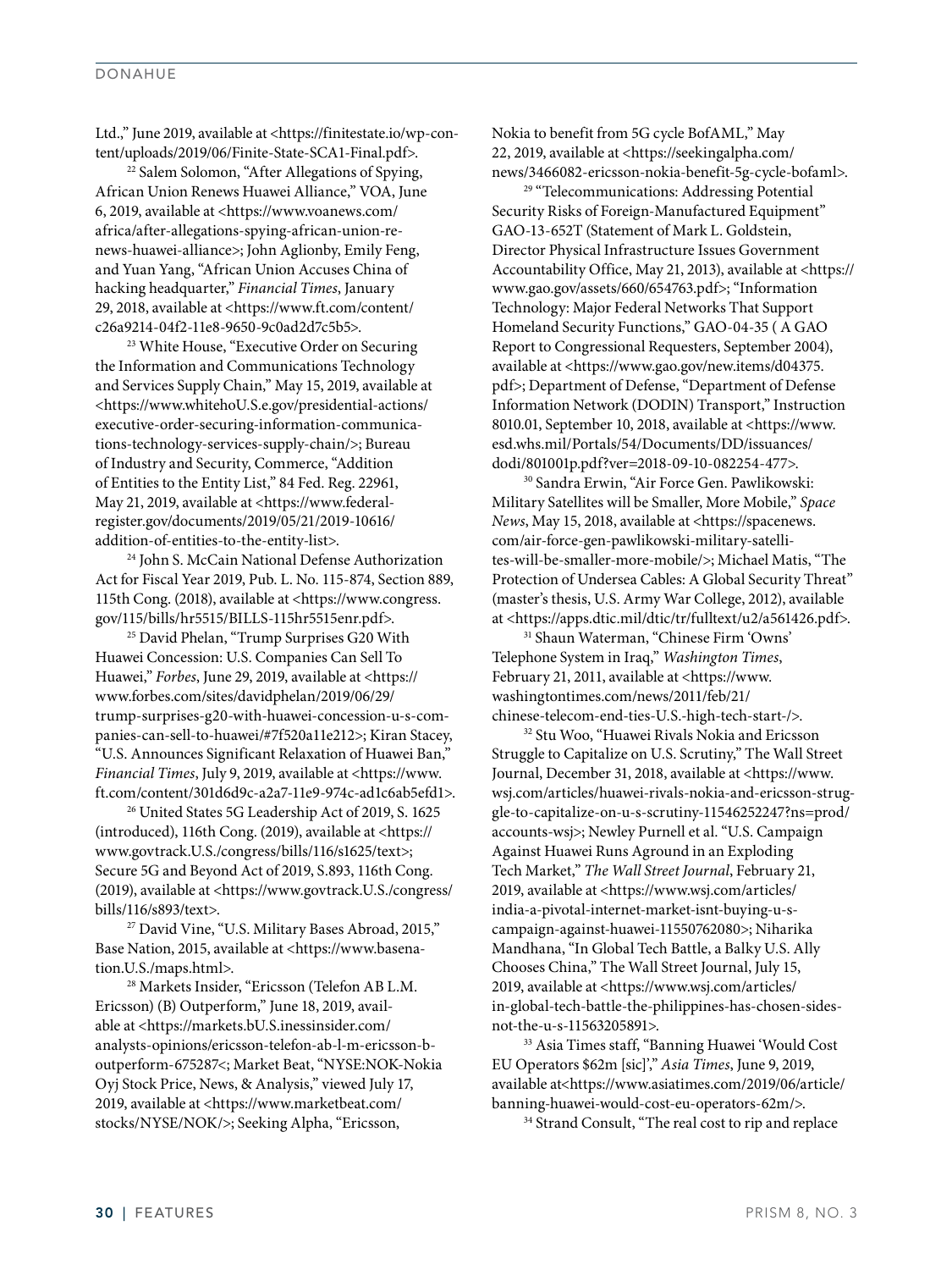of Chinese equipment in telecom networks," September 2019, Copenhagen, available at http://www.strandconsult. dk/sw8402.asp; also described by Roslyn Layton, "To Rip and Replace Huawei in EU Mobile Networks Costs About \$7 per Subscriber," *Forbes*, 23 September 2019, available at https://www.forbes.com/sites/roslynlayton/2019/09/23/ to-rip-and-replace-huawei-in-eu-mobile-networks-costs-

about-7-per-subscriber/#20093a981c8f 35 FCC "Protecting Against National Security Threats To the Communications Supply Chain Through FCC Programs," WC Docket No. 18-89, December 7, 2018, available at <https://ecfsapi.fcc.gov/file/12080817518045/ FY%202019%20NDAA%20Reply%20Comments%20 -%20FINAL.pdf>.

36 Harri Holma, "Nokia 5G Radio: Simple to Deploy on Top of Another Vendor's 4G," Nokia, March 26, 2019, available at <https://www.nokia.com/blog/ nokia-5g-radio-simple-deploy-top-another-vendors-4g/>.

37 Matt Kapko, "AT&T Aims to 'Break the Vendor and Technology Lock-In'," SDX Central, April 5, 2019, available at <https://www.sdxcentral.com/articles/ news/att-aims-to-break-the-vendor-and-technology-lock-in/2019/04/>; Corinne Reichert, "Verizon: Multi-vendor Interoperability Key for 5G," ZDNet, June 27, 2017, available at <https://www.zdnet.com/article/ verizon-multi-vendor-interoperability-key-for-5g/>; O-RAN Alliance, "Operator Defined Next General RAN Architecture and Interfaces," viewed July 23, 2019, available at <https://www.fiercewireless.com/ wireless/o-ran-aims-to-eliminate-vendor-lock-atradio-access-network>; Kathy Cacciatore, "The Interoperability Challenge in Telecom and NFV Environments: A Tutorial," SuperU.S.er, April 20, 2017, available at <https://superU.S.er.openstack.org/articles/ interoperability-telecom-nfv-tutorial/>.

38 Kiran Stacey, "UK's Approach to Huawei is Flawed, Warns Ericsson's U.S. Boss," *Financial Times*, June 23, 2019, available at <https://www.ft.com/content/a91825e2- 8e17-11e9-a24d-b42f641eca37>;and Nakashima, May 28, 2019. 39 British Cabinet Office, "Huawei Cyber Security

Evaluation Centre Oversight Board: Annual Report 2018," July 19, 2018, available at <https://www.gov.uk/ government/publications/huawei-cyber-security-evaluation-centre-oversight-board-annual-report-2018>; Davey Winder, "GCHQ Director Says 'Shoddy' Huawei Security Engineering Belongs in the Year 2000," *Forbes*, April 8, 2019, available at <https:// www.forbes.com/sites/daveywinder/2019/04/08/ gchq-director-says-shoddy-huawei-security-engineering-belongs-in-the-year-2000/#4f0d1deeafe6>.

40 Palo Alto Networks, "What is a Zero Trust

Architecture," viewed July 17, 2019, available at <https:// www.paloaltonetworks.com/cyberpedia/what-is-a-zerotrU.S.t-architecture<; Trusted Computing Group, "Where Trust Begins," viewed July 17, 2019, available at <https:// trU.S.tedcomputinggroup.org/wp-content/uploads/ INFOGRAPHIC-TCG-PR-Works-FINAL.pdf>.

41 Jeff Pao, "Huawei Ensures Cyber Security with a Huge Transformation," *Asia Times*, July 22, 2019, available at <https://www.asiatimes.com/2019/07/article/ huawei-ensures-cyber-security-with-a-huge-transformation/? =1981968>.

42 Jun Mai, "Bannon Says Killing Huawei More Important than Trade Deal with China," *South China Morning Post* (reprinted by Politico), 22 May 2019, available at https://www.politico.com/story/2019/05/22/ steve-bannon-huawei-trade-china-1464607; Louise Lucas et al., "Can Huawei survive U.S. blacklisting?", *Financial Times*, May 16, 2019, available at <https://www.ft.com/ content/21727292-7796-11e9-bbad-7c18c0ea0201<; Fareed Zakaria, "The Blacklisting of Huawei Might be China's Sputnik Moment," *The Washington Post*, May 23, 2019, available at <https://www.washingtonpost.com/opinions/ global-opinions/the-blacklisting-of-huawei-might-bechinas-sputnik-moment/2019/05/23/9352fc66-7d99- 11e9-a5b3-34f3edf1351e\_story.html?hpid&utm\_term=. ee87fea2f279>.

43 Yoko Kubota and Dan Strumpf, "American Threat to Huawei's Chip Maker Shows Chinese Tech Isn't Self-Sufficient," *The Wall Street Journal*, June 2, 2019, available at<https://www.wsj.com/articles/ huaweis-main-chip-maker-faces-long-term-risks-fromu-s-ban-11559467846>; Yingzhi Yang and Li Tao, "Inside Huawei's Secretive Plans to Develop an Operating System to Rival Google's Android," South China Morning Post, June 11, 2019, available at <https://www.scmp.com/ tech/big-tech/article/3013813/inside-huaweis-secretive-plans-develop-operating-system-rival-googles>; Li Tao, "Huawei Keeps Market Guessing Whether New Honor Smart Displays will run on its own Hongmeng OS," *South China Morning Post*, July 16, 2019, available at <https://www.scmp.com/tech/enterprises/ article/3018680/huawei-keeps-market-guessing-whethernew-honor-smart-displays-will>.

44 James Kynge et al. "Huawei: still Fighting for Survival Despite Trump Truce," *Financial Times*, July 3, 2019, available at <https://www.ft.com/content/ a6db14d8-9993-11e9-9573-ee5cbb98ed36>.

45 Anna Isaac, "Nokia and Ericsson Plan Emergency Break-up over Trade War and Security Fears," *The Telegraph*, June 8, 2019, available at <https://www. telegraph.co.uk/bU.S.iness/2019/06/08/exclU.S.ive-nokiaandericsson-plan-emergency-break-up-trade-war/>.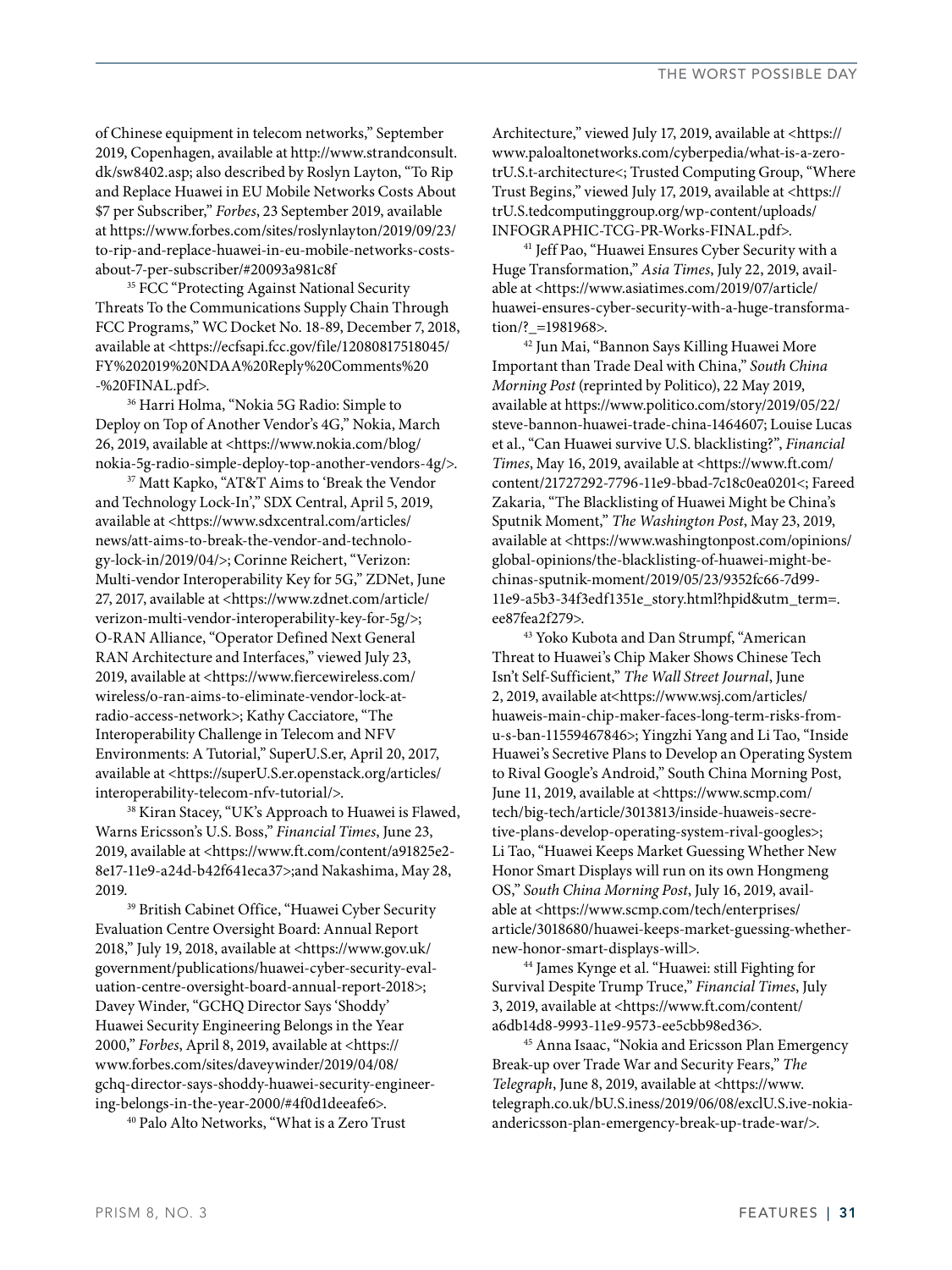46 Paul Triolo and Kevin Allison, "The Geopolitics of 5G," Eurasia Group, November 15, 2018, available at <https://www.eurasiagroup.net/live-post/ the-geopolitics-of-5g>.

 $47$  Ibid.

48 William Lazonick and Edward March, "The Rise and Demise of Lucent Technologies," 2011, available at <http://thebhc.org/sites/default/files/lazonickandmarch. pdf>.49 Wikipedia, "Nortel," viewed July 17, 2019, available

at <https://en.wikipedia.org/wiki/Nortel>.

50 G.P. Agrawal, "Optical Communication: Its History and Recent Progress," in *Optics in Our Time: Its History and Our Progress*, ed. M. Al-Amri et al., (Cham, Switzerland: Springer Nature, 2016), 177-199, available at <https://link.springer.com/ chapter/10.1007/978-3-319-31903-2\_8>.

<sup>51</sup> Keith Johnson and Elias Groll, "The Improbable Rise of Huawei," Foreign Policy, April 3, 2019, available at < https://foreignpolicy.com/2019/04/03/the-improbablerise-of-huawei-5g-global-network-china/>.

52 Wikipedia, "Marconi Communications," viewed July 17, 2019, available at <https://en.wikipedia.org/wiki/ Marconi\_Communications>.

53 Wikipedia, "Nortel," viewed July 17, 2019, available at <https://en.wikipedia.org/wiki/Nortel>.

54 Trefis Team, "Nokia's \$16.6 Billion Acquisition of Alcatel-Lucent Explained," Forbes, April 16, 2015, available at <https://www.forbes.com/sites/ greatspeculations/2015/04/16/nokias-16-6-billion-acquisition-of-alcatel-lucent-explained/#58334cc2605c>.

55 Cho Mu-Hyun, "Samsung and 5G: Will this time be different?", ZDNet, February 1, 2019, available at <https://www.zdnet.com/article/samsung-and-5g-will-this-time-be-different/>; Kenichi Yamada, "Samsung Earmarks \$22bn for Nurturing New Fields," *Nikkei Asian Review*, August 8, 2018, available at <https://asia.nikkei.com/Asia300/ Samsung-earmarks-22bn-for-nurturing-new-fields2>.

56 Wikipedia, "History of Turnpikes and Canals in the United States," viewed July 17, 2019, available at <https://en.wikipedia.org/wiki/History\_of\_turnpikes\_ and\_canals\_in\_the\_United\_States>.

57 Wikipedia, "United States Army Corps of Engineers," viewed July 17, 2019, available at < https://en.wikipedia.org/wiki/ United\_States\_Army\_Corps\_of\_Engineers>.

58 Maury Klein, "Financing the Transcontinental Railroad," Gilder Lehrman Institute of American History, viewed July 17, 2019, available at <https://ap.gilderlehrman.org/essays/financing-transcontinental-railroad>.

59 David Billington et. al, "The History of Large

Federal Dams: Planning, Design, and Construction in the Era of Big Dams," Bureau of Reclamation/Interior, 2005, available at <https://www.U.S.br.gov/history/ HistoryofLargeDams/LargeFederalDams.pdf>.

60 Wikipedia, "Rural Electrification Act," viewed July 17, 2019, available at <https://en.wikipedia.org/wiki/ Rural\_Electrification\_Act>.

61 Federal Highway Administration, "History of the Interstate Highway System," June 27, 2017, available at <https://www.fhwa.dot.gov/interstate/history.cfm>; Wikipedia, "Interstate Highway System," viewed July 17, 2019, available at <https://en.wikipedia.org/wiki/ Interstate\_Highway\_System>.

62 Kim Ann Zimmermann and Jesse Emspak, "Internet History Timeline: ARPAnet to the World Wide Web," Live Science, June 27, 2017, available at <https:// www.livescience.com/20727-internet-history.html>.

63 Douglas Brinkley, review of American Moonshot, 2019; Greg Ip, "The Moonshot Mind-Set Once Came from the Government No Longer," *The Wall Street Journal*, July 14, 2019, available at <https://www.wsj.com/articles/ the-moonshot-mind-set-once-came-from-the-government-no-longer-11563152820?mod=hp\_lead\_pos5>.

64 The Planetary Society, "How much did the Apollo program cost?", viewed July 17, 2019, available at <http:// www.planetary.org/get-involved/be-a-space-advocate/ become-an-expert/cost-of-apollo-program.html >.

65 Henry Mance and Yuichiro Kanematsu, "Why NASA's next Moon Mission Can't be an Apollo Retread," *Financial Times*, July 5, 2019, available at <https://www.ft.com/

content/5adc069a-9d27-11e9-b8ce-8b459ed04726>. 66 Wikipedia, "Intelsat," viewed July 17, 2019, available at <https://en.wikipedia.org/wiki/Intelsat>.

67 Wikipedia, "Inmarsat," viewed July 17, 2019, available at<https://en.wikipedia.org/wiki/Inmarsat>.<br><sup>68</sup> Defense Advanced Research Projects Agency,

"About DARPA," viewed July 25, 2019, available at <https://www.darpa.mil/about-U.S./about-darpa>.

69 Robert D. Hof, "Lessons from Sematech," *MIT Technology Review*, July 25, 2011, available at <https://www.technologyreview.com/s/424786/ lessons-from-sematech/>.

70 Chrysler Corporation Loan Guarantee Act of 1979, P.L. 96-185, 96th Cong. (1980), available at <https://www. congress.gov/bill/96th-congress/hoU.S.e-bill/5860>.

71 J.M. Bickley, "Chrysler Corporation Loan Guarantee Act of 1979: Background, Provisions, and Cost," R.40005, (Washington, D.C.: Congressional Research Service, 2008), available at <http://digitalcommons.ilr.cornell.edu/key\_workplace/569>.

72 Wikipedia, "Iridium Communications," viewed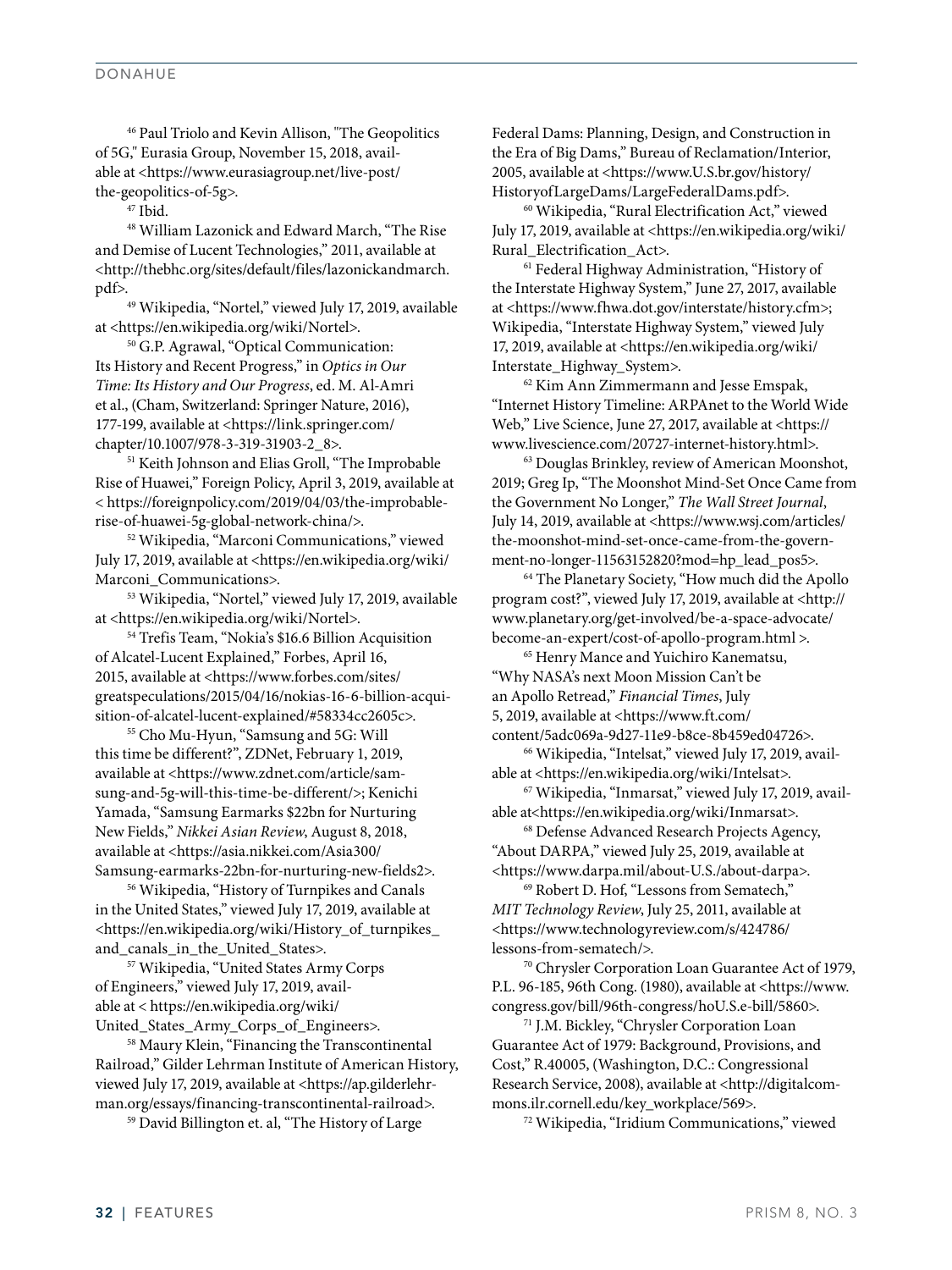July 17, 2019, available at <https://en.wikipedia.org/wiki/ Iridium\_Communications>.

73 Secretary of Defense, "Determination Under Section 303 (a)(5) of the Defense Production Act for High Purity Beryllium Metal Production Program," October 12, 2005, available at <https://www.esd.whs. mil/Portals/54/Documents/FOID/Reading%20Room/ Other/Determination\_of\_the\_Defense\_Production%20 Act\_for\_High\_Purity\_Beryllium\_Metal\_Production\_ Program.pdf>.

74 Federal Reserve Bank of St. Louis, "Financial Crisis Timeline, 2007-2009," viewed on July 17, 2019, available at<https://www.stlouisfed.org/financial-crisis/ full-timeline>; Department of the Treasury, "Investment in American International Group," available at <https:// www.treasury.gov/initiatives/financial-stability/TARP-Programs/aig/Pages/default.aspx>.

<sup>75</sup> "American Recovery and Reinvestment Act of 2009," P.L. 111-5, 111th Congress (2009), available at https://www.congress.gov/bill/111th-congress/ hoU.S.e-bill/1/text 76 Farhana Hossain et al., "The Stimulus Plan: How

to Spend \$787 Billion," *The New York Times*, January 5, 2017, available at <https://www.nytimes.com/interactive/ projects/44th\_president/stimulU.S.>; Wayne Duggan, "What Happened to All the 'Shovel-Ready' Infrastructure Projects From the 2009 Stimulus Bill?", Benzinga, February 13, 2017, available at <https://www.benzinga. com/general/education/17/02/9036944/what-happenedto-all-the-shovel-ready-infrastructure-projects-from-t>.

77 Steve Blank, "The Secret History of Silicon Valley," Stanford University, Computer History Museum Lecture, November 20, 2008, available at <https://www.youtube. com/watch?v=ZTC\_RxWN\_xo>.

78 Office of the Secretary of Defense, Memo on Acquisition Policy for Commercial Products, July 14, 2000, available at <https://www.acq.osd.mil/dpap/docs/ cotsreport.pdf>.

79 Adam Stone, "To improve Military Networks, the Army Looks to Commercial Solutions," C4ISRNET, August 3, 2018, available at <https://www.c4isrnet.com/ special-reports/military-it-modernization/2018/08/03/ to-improve-military-networks-the-army-looks-to-commercial-solutions/>.

80 Thomas Donahue, "Strategy Needed to Protect National Sovereignty of U.S. Telecommunications Backbone," *Military Cyber Affairs*, Vol. 3, Issue 2 (February 2018), available at<https://scholarcommons.U.S.f.edu/mca/vol3/iss2/4>; James Andrew Lewis, "Telecom and National Security," Center for Strategic & International Studies, March 18, 2018, available at <https://www.csis.org/analysis/

telecom-and-national-security>.

81 Defense Science Board, "Defense Applications of 5G Network Technology," Department of Defense, June 24, 2019, available at <https://www.acq.osd.mil/dsb/ reports/2010s/5G\_Executive\_Summary\_2019.pdf>.

<sup>82</sup> "The Defense Production Act of 1950: History, Authorities, and Considerations for Congress," R.43767 (Washington, D.C.: Congressional Research Service, 2018), available at <https://www.everycrsreport.com/ reports/R43767.html>.

83 Nokia Corporation, "Financial Report for Q4 and Full Year 2018," January 31, 2019, available at <https:// www.nokia.com/about-U.S./news/releases/2019/01/31/ nokia-corporation-financial-report-for-q4-and-fullyear-2018/>; Ericsson, "Fourth Quarter and Full-year Report 2018," January 25, 2019, available at <https:// www.ericsson.com/assets/local/investors/documents/ financial-reports-and-filings/interim-reports-archive/2018/12month18-en.pdf>.

84 Trefis Team, "Nokia's \$16.6 Billion Acquisition of Alcatel-Lucent Explained," Forbes, April 16, 2015, available at <https://www.forbes.com/sites/ greatspeculations/2015/04/16/nokias-16-6-billion-acquisition-of-alcatel-lucent-explained/#58334cc2605c>.

85 Sijia Jiang, "China's Huawei to raise annual R&D budget to at least \$15 billion," *Reuters*, July 26, 2018, available at <https://www.reuters.com/article/U.S.-huawei-r-d/ chinas-huawei-to-raise-annual-rd-budget-to-at-least-15 billion-idU.S.KBN1KG169>; Habeeb Onawole, "Huawei join Samsung, Alphabet in Top 5 R&D investors for 2018," Gizmo China, January 2, 2019, available at <https://www. gizmochina.com/2019/01/02/huawei-join-samsung-alphabet-in-top-5-rd-investors-for-2018/>.

86 Ruchi Gupta, "What Does Nokia Spend on Research and Development?", Market Realist, December 10, 2018, available at <https://marketrealist.com/2018/12/ what-does-nokia-spend-on-research-and-development/>; Statista, "Nokia's Expenditure on Research and Development Since 1999," July 29, 2019, available at <https://www.statista.com/statistics/267821/nokias-expenditure-on-research-and-development-since-1999/>.

87 Rochelle Toplensky and Alex Barker, "European Investment Bank: the EU's hidden giant," *The Financial Times*, July 15, 2019, available at <https://www.ft.com/ content/940b71f2-a3c2-11e9-a282-2df48f366f7d>; Nokia, "Nokia lands EUR 500 million EU Financing for 5G research," August 27, 2018, available at <https:// www.nokia.com/about-U.S./news/releases/2018/08/27/ nokia-lands-eur-500-million-eu-financing-for-5gresearch/>; Chris Kelly, "Canada to sign \$40m 5G R&D deal with Nokia," Total Telecom, January 25, 2019, available at <https://www.totaltele.com/502006/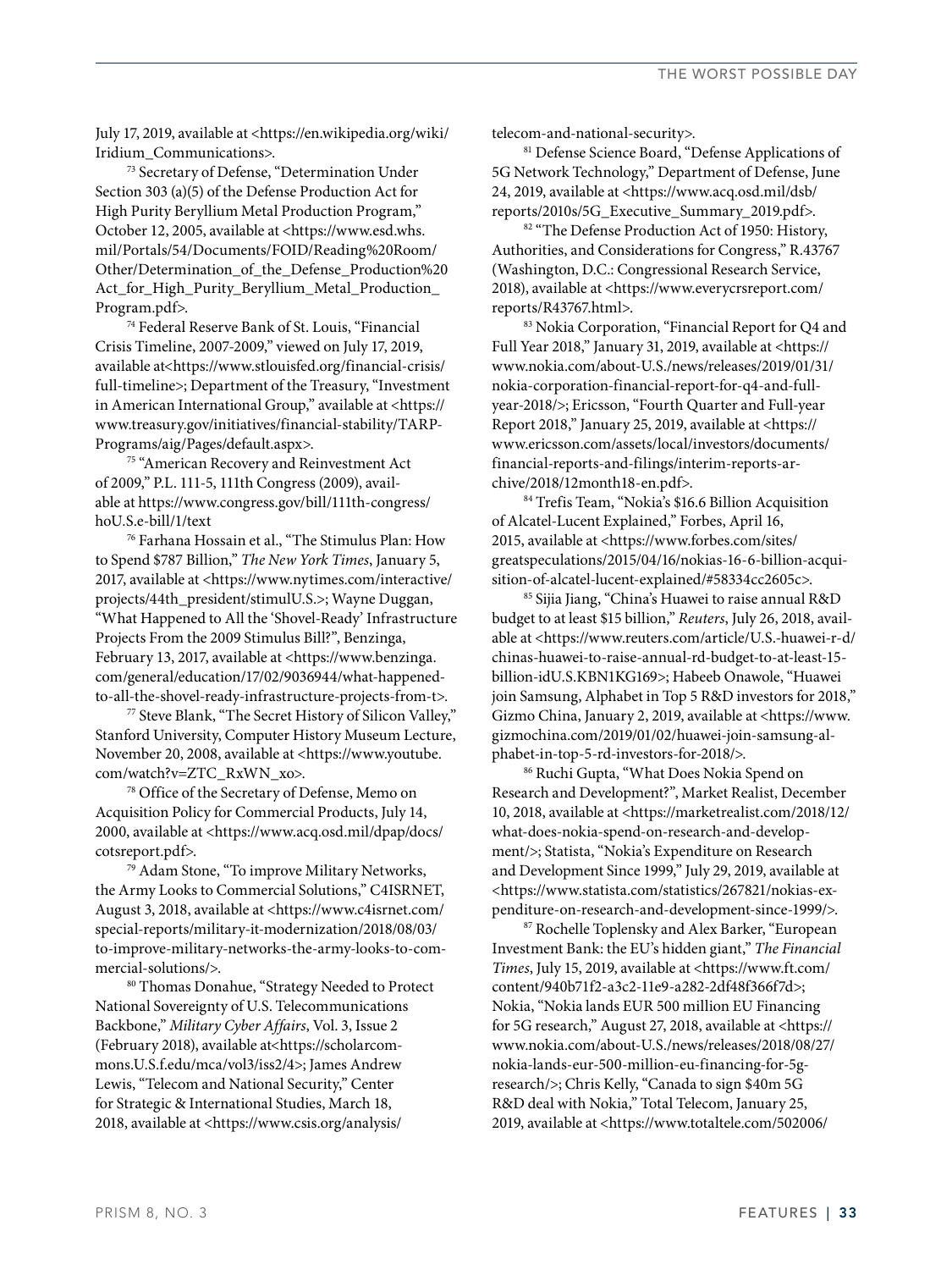#### DONAHUE

Canada-to-sign-40m-5G-RD-deal-with-Nokia>.

88 Iain Morris, "Huawei Dwarfs Ericsson, Nokia on R&D Spend in 2017," Light Reading, April 3, 2018, available at < https://www.lightreading.com/ artificial-intelligence-machine-learning/huawei-dwarfsericsson-nokia-on-randd-spend-in-2017/d/d-id/741944>; S. O'Dea, "Ericsson's Expenditure on Research and Development Worldwide from 2011 to 2018," Statista, May 6, 2019, available at <https://www.statista.com/ statistics/566320/ericsson-research-and-development-expenses-worldwide/>; Corinne Reichert, "Ericsson Plans Continued 5G R&D as Net Loss Reduces to 700m SEK," ZDNet, April 20, 2018, available at <https://www.zdnet. com/article/ericsson-plans-continued-5g-r-d-as-net-lossreduces-to-700m-sek/>.

89 Jon Brodkin, "AT&T, facing \$158 billion debt, to sell Puerto Rico network for \$2 billion," Ars Technica, 9 October 2019, available at https://arstechnica.com/ information-technology/2019/10/att-facing-158-billiondebt-to-sell-puerto-rico-network-for-2-billion/ 90 Mike Dano, "Huawei's Share of the Global

Telecom Market Keeps Growing," Light Reading, 29 August 2019, available at https://www.lightreading.com/ market-research/huaweis-share-of-the-global-telecommarket-keeps-growing/d/d-id/753768 91 Edward White, "Inside Samsung's \$116bn

plan to overtake chip rivals," *Financial Times*, 22 July 2019, available at https://www.ft.com/ content/85ebfa62-a2f8-11e9-a282-2df48f366f7d 92 Song Jung-a, "Samsung closes US chip

R&D unit," *Financial Times*, 5 November 2019, available at https://www.ft.com/ content/8c773768-ffa3-11e9-b7bc-f3fa4e77dd47 93 Wikipedia, "Nokia," viewed July 18, 2019, available

at <https://en.wikipedia.org/wiki/Nokia>; Wikipedia, "Ericsson", viewed July 18, 2019, available at <https:// en.wikipedia.org/wiki/Ericsson>.

94 Samsung, "5G Core Vision," 2019, available at https://image-us.samsung.com/SamsungUS/samsungbusiness/pdfs/5G\_Core\_Vision\_Technical\_Whitepaper.pdf 95 "Ericsson Extends Global Supply Chain

With Company's First Smart Factory in the U.S.," PRNewswire, June 26, 2019, available at <https://www.prnewswire.com/news-releases/ ericsson-extends-global-supply-chain-with-companys-first-smart-factory-in-the-U.S.-300875136.html>; "Ericsson Increasing U.S. Investments To Support Accelerated 5G Deployments," Ericcson.com, August 10, 2018, available at <https://www.ericsson.com/en/ press-releases/2018/8/ericsson-increasing-U.S.-investments-to-support-accelerated-5g-deployments>.

96 Brian Womack, "Nokia's North Texas

operations helping build T-Mobile's 5G network," Dallas Business Journal, July 30, 2018, available at <https://www.bizjournals.com/dallas/news/2018/07/30/ nokias-north-texas-operations-helping-build-t.html>.

97 Subcom, "Our Capabilities," viewed July 18, 2019, available at <https://www.subcom.com/>.

98 "UbiquitoU.S. 5G Transport," Erricsson. com, viewed on July 18, 2019, available at <https:// www.ericsson.com/en/networks/offerings/ transport/5g-ready-transport>.

99 William Lazonick and Edward March, "The Rise and Demise of Lucent Technologies,"*Business and Economic History On-line*, Vol. 9 (2011), available at <http:// thebhc.org/sites/default/files/lazonickandmarch.pdf>.

<sup>100</sup> Nokia, "Nokia and Xiaomi sign Business Cooperation and Patent Agreements," July 5, 2017, available at <https://www.nokia.com/about-U.S./news/ releases/2017/07/05/nokia-and-xiaomi-sign-bU.S.iness-cooperation-and-patent-agreements/>.

<sup>101</sup> *5G System Design: Architectural and Functional Considerations and Long-Term Research*, ed. Patrick Marsch et al. (United Kingdom: John Wiley & Sons Ltd., 2018), available at <https://onlinelibrary.wiley.com/doi/ book/10.1002/9781119425144>.

<sup>102</sup> Steve McCaskill, "China Looking to Launch 6G by 2030," Techradar.pro, November 19, 2018, available at <https://www.techradar.com/news/

china-looking-to-launch-6g-by-2030>. 103 Matti Latva-aho, "Radio Access Networking Challenges Towards 2030" (Powerpoint Presentation, Oulu University, Finland, October 2018), available at <https://www.itu.int/en/ITU-T/ Workshops-and-Seminars/201810/Documents/Matt\_ Latva-aho\_Presentation.pdf>; "Discover How 6G will Change our Lives," University of Oulu, July 2019, available at <https://www.oulu.fi/6gflagship/>.

<sup>104</sup> Secretary of the Air Force, "Nuclear Command, Control and Communications," U.S. Air Force Instruction 13-550, April 16, 2019, <available at https:// static.e-publishing.af.mil/production/1/af\_a10/publication/afi13-550/afi13-550.pdf>.

<sup>105</sup> Erica D. Borghard and Shawn W. Lonergan, "The Overlooked Military Implications of the 5G Debate," Council on Foreign Relations, April 15, 2019, available at <https://www.cfr.org/blog/overlooked-military-implications-5g-debate>; U.S. Air Force Space Command, "Defense Satellite Communications System," March 22, 2017, available at <https://www.afspc.af.mil/About-U.S./ Fact-Sheets/Display/Article/1012656/defense-satellite-communications-system/>; U.S. Air Force Space Command, "Advanced Extremely High Frequency System," March 22, 2017, available at <https://www.afspc.